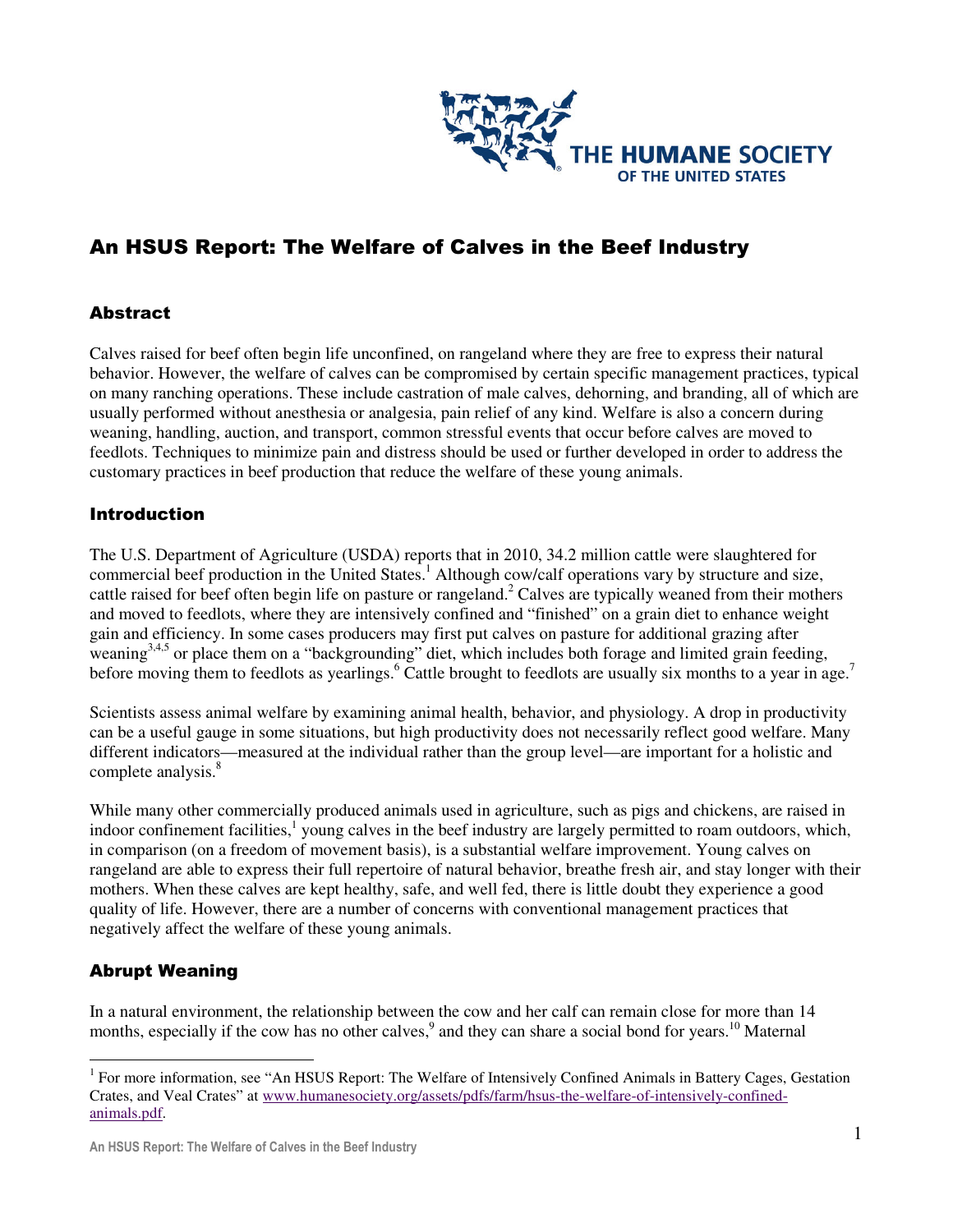bonding between mammalian mother and young is mediated by hormones and neurotransmitters that facilitate attachment and maternal behavior.<sup>11</sup> Weaning is normally a slow and gradual process,<sup>12</sup> and as calves grow they begin to incorporate more and more grass and forages into their diet until they no longer rely on milk. The natural weaning process is complete somewhere between 7-14 months of age.<sup>13,14</sup>

In the beef production industry however, calves tend to be weaned early. According to the USDA's National Animal Health Monitoring System "Beef 2007-08" survey, 62.6% of beef production operations weaned calves between 171-229 days (about 5.7 to 7.6 months) and the average age for weaning across all operations was 206.7 days<sup>15</sup> (about 6.9 months). A 1998 USDA report showed that 42.4% of operations weaned calves on the day they were sold or transported off the farm.<sup>16</sup>

Following abrupt separation, calves display behavior consistent with distress,  $17,18$  including increased walking and vocalizing, less time eating, and increased aggression.<sup>19</sup> The calves' vocalizations may be so protracted that their throats become irritated, increasing the risk of infection.<sup>20</sup> The stress due to unnatural weaning can negatively affect immune responses in calves for several weeks.<sup>21,22,23</sup> They lose weight and become more susceptible to disease.<sup>24</sup> Even with these negative effects, the majority of producers practice abrupt artificial weaning through separation of cow and calf,<sup>25</sup> where the calf may be marketed to an off farm location<sup>26,27</sup> or to a feeding pen separating the cow and calf by sight, sound, and smell.<sup>28,29</sup>

The weaning process is being studied in an attempt to make it less stressful. At least two separate studies show that allowing visual and auditory contact during weaning by separating cow and calf by a fence (sometimes called "fenceline weaning")<sup>30</sup> can reduce calves' behavioral response, causing less distress compared to abrupt weaning.<sup>31,32</sup> In one study, calves provided with fenceline contact with their dams had higher weight gain compared to abruptly weaned calves,  $33$  but another study found no difference.<sup>34</sup> A further study found that fenceline weaning may simply prolong the stress of weaning as indicated by the behavioral response when the cow and calf are eventually separated completely.<sup>35</sup>

Another method developed in an effort to reduce distress is "two-step" weaning, where calves are first fitted with a device on their muzzle that prevents them from suckling, but permits them to graze normally, and allows them to remain with their mothers. After a period ranging from a few days to weeks, the cow and calf are physically separated.<sup>36,37,38,39</sup> One study found that calves weaned by this two-step method eat more and walk less than calves weaned abruptly, evidence that the procedure reduces weaning stress.<sup>40</sup> A study of two-step weaning of dairy calves from foster mothers found similar results.<sup>41</sup> However, another study found observable behavioral effects immediately after the nose-flaps were inserted and then again when the calves and cows were physically separated 17 days later. The authors of this study expressed concern that prevention of suckling might lead to frustration in the calves.<sup>42</sup> Differences between studies may be due to such factors as duration of the nose-flap treatment, differences in weaning age,<sup>43</sup> and study methodology. More research should eventually clarify which weaning methods are the least stressful overall.

Even earlier weaning, where calves are weaned at less than 6 months and as early as  $1\frac{1}{2}$ -5 months,  $44,45,46$  is sometimes practiced in the beef industry. Calves may also be weaned earlier if available forages are inadequate for the nutrient requirements of a lactating cow.<sup>47,48,49</sup> When calves are weaned abruptly at six months of age or younger, stress hormones in both dams and calves increase, as does behavior indicative of psychological stress including walking, urinating, and vocalizing, while the time that calves spend eating decreases; these signs of stress diminish if the mothers and calves are experimentally reunited. $50,51$ 

Weaning is often performed at the same time as additional, multiple stressors, including separation from familiar peers, handling and transport, mixing with unfamiliar animals, changes in diet (from nursing and grazing to grain-based feed), changes in environment, and painful procedures, such as castration and dehorning.<sup>52,53,54</sup>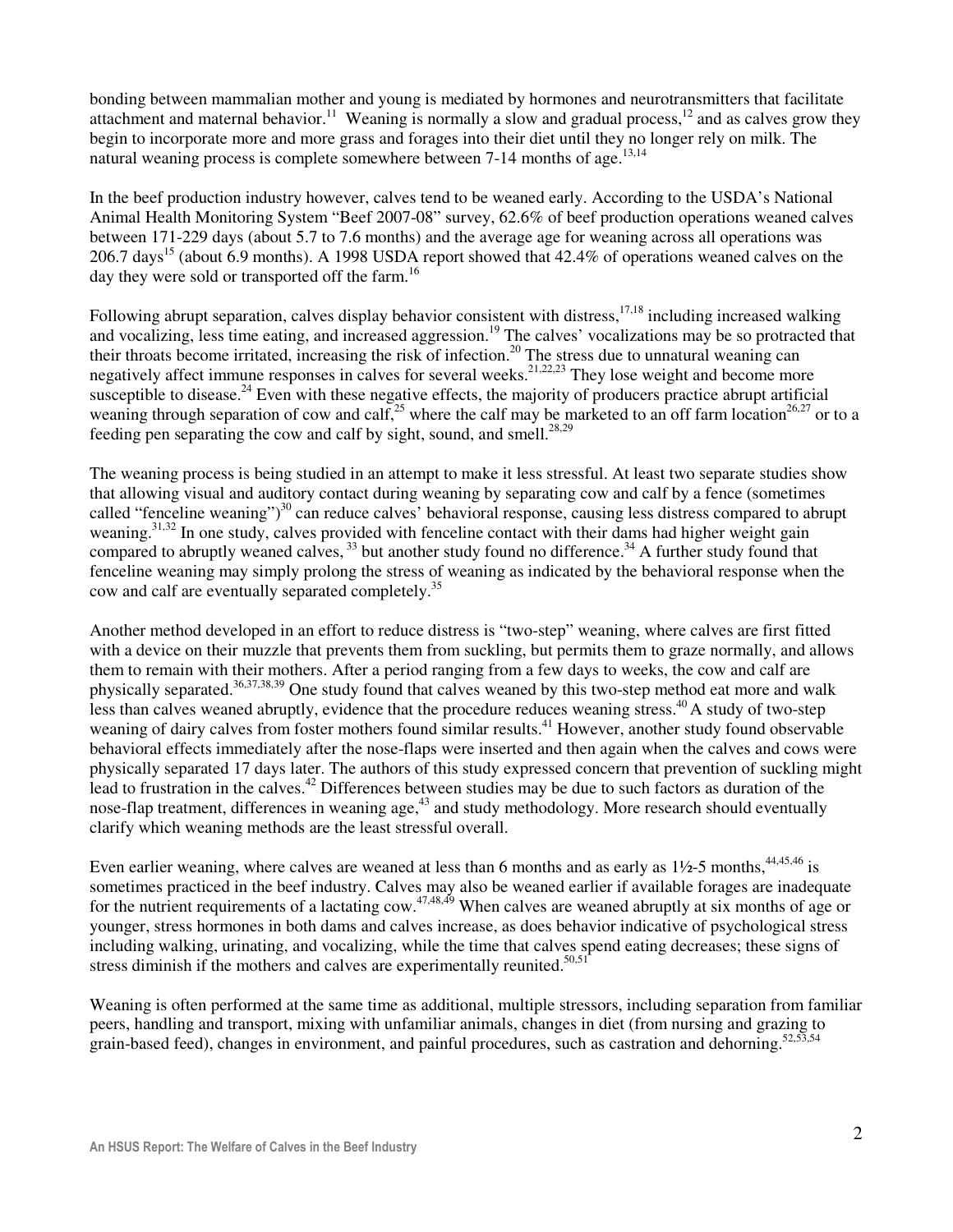# Painful Procedures

From a neurological standpoint, cattle and humans perceive pain similarly.<sup>55,56</sup> Pain, the sensation associated with actual or potential tissue damage that elicits an unpleasant sensory and emotional experience, is a warning that damage has occurred, or may occur, and modifies physical and behavioral responses to alleviate the feeling.<sup>57</sup> Calves raised for beef may be subjected to castration,<sup>58</sup> dehorning,<sup>59</sup> and branding.<sup>60</sup> Each of these procedures is known to cause distress, fear, and pain.<sup>61,62</sup> The pain can be separated into three stages: acute pain at the time of surgery, pain over the subsequent few days, and chronic pain that can result from abnormal healing. $63$ 

#### **Castration**

Male calves (called "bulls" when intact and "steers" after castration) are typically castrated, without pain relief,<sup>64</sup> to reduce aggression and improve tenderness and meat quality, as muscle in steers has more fat at an earlier age.<sup>65,66,67</sup> Also, marketing of intact males is problematic because bulls are more likely to fight, especially while waiting for slaughter in a unfamiliar environment or if mixed with other unfamiliar bulls. Fighting prior to slaughter uses up energy stores and results in meat that may be coarsely textured, darker in color, higher in pH value and has a poorer shelf life; a condition known as "dark cutting" meat.<sup>68</sup>

The average age at which calves are castrated is 77 days.<sup>69</sup> Late castration can cause a growth setback, and may affect the health of calves. Castrating calves at six to eight months of age<sup>70</sup> or upon arrival at the feedlot<sup>71</sup> can decrease their average daily weight gain. Compared to calves castrated before entering the feedlot, calves castrated at the feedlot may suffer a 92% increase in morbidity and a 3.5% increase in mortality.<sup>72,73</sup>

There are three typical castration methods. In the first, the testicles are removed surgically. The scrotum is first cut with a scalpel, the testicles are dissected out, the cord and veins connecting the testicles are cut and the testicles are removed.74,75,76 Castration may also be performed by crushing the spermatic cords with a pliers-like clamp (the Burdizzo method) or applying a rubber ring to constrict the scrotal blood supply. Using the Burdizzo method, the spermatic cord, scrotum, nerves, and vessels of each testis is crushed without breaking the skin. The clamp is held in place for several seconds and may be applied twice per testicle.77,78,79,80,81 Alternatively, applying a tight rubber ring to the scrotum above the testicles results in lack of blood flow, killing the testicles, which fall off after two to four weeks.<sup>82,83,84,85,86</sup> The 2007-08 USDA survey found that surgical castration was used on 49.2% of operations, rubber ring on 47.3% of operations (39.5% for calves younger than 3 months of age and 7.8% for calves older than 3 months), and clamp/Burdizzo on 3.5% of operations. Larger operations used surgery more and rubber ring less for castration than smaller operations.<sup>87</sup>

Calves experience pain with all three castration methods, both at the time the procedure is performed and in the hours and days following.<sup>88,89,90</sup> The evidence that castration is painful comes from experiments in which behavior and cortisol (a hormone secreted from the adrenal glands during stress) are measured, and studies demonstrating that pain relieving medications reduce or eliminate these responses.<sup>91,92</sup> In calves up to six months of age, rubber ring castration is thought to be the most painful, surgery intermediate, and the Burdizzo method, when correctly applied, least painful.<sup>93,94,95</sup> Due to concerns about increased chronic pain, The American Veterinary Medical Association discourages the use of rubber rings.<sup>96</sup>

When choosing a castration method, other factors in addition to the painfulness of the procedure should also be considered. These include the rate of wound healing, level of staff training, and possible side effects,<sup>97</sup> which can include hemorrhage, swelling, and edema.<sup>98</sup>

Though surgical castration may be more painful to calves than use of Burdizzo clamps, Kevin Stafford, professor of applied ethology and animal welfare, and David Mellor, professor of applied physiology and bioethics, professor of animal welfare science, and Director of the Animal Welfare Science and Bioethics Centre, both at Massey University in New Zealand, suggest that the rapid healing of surgical wounds may, in the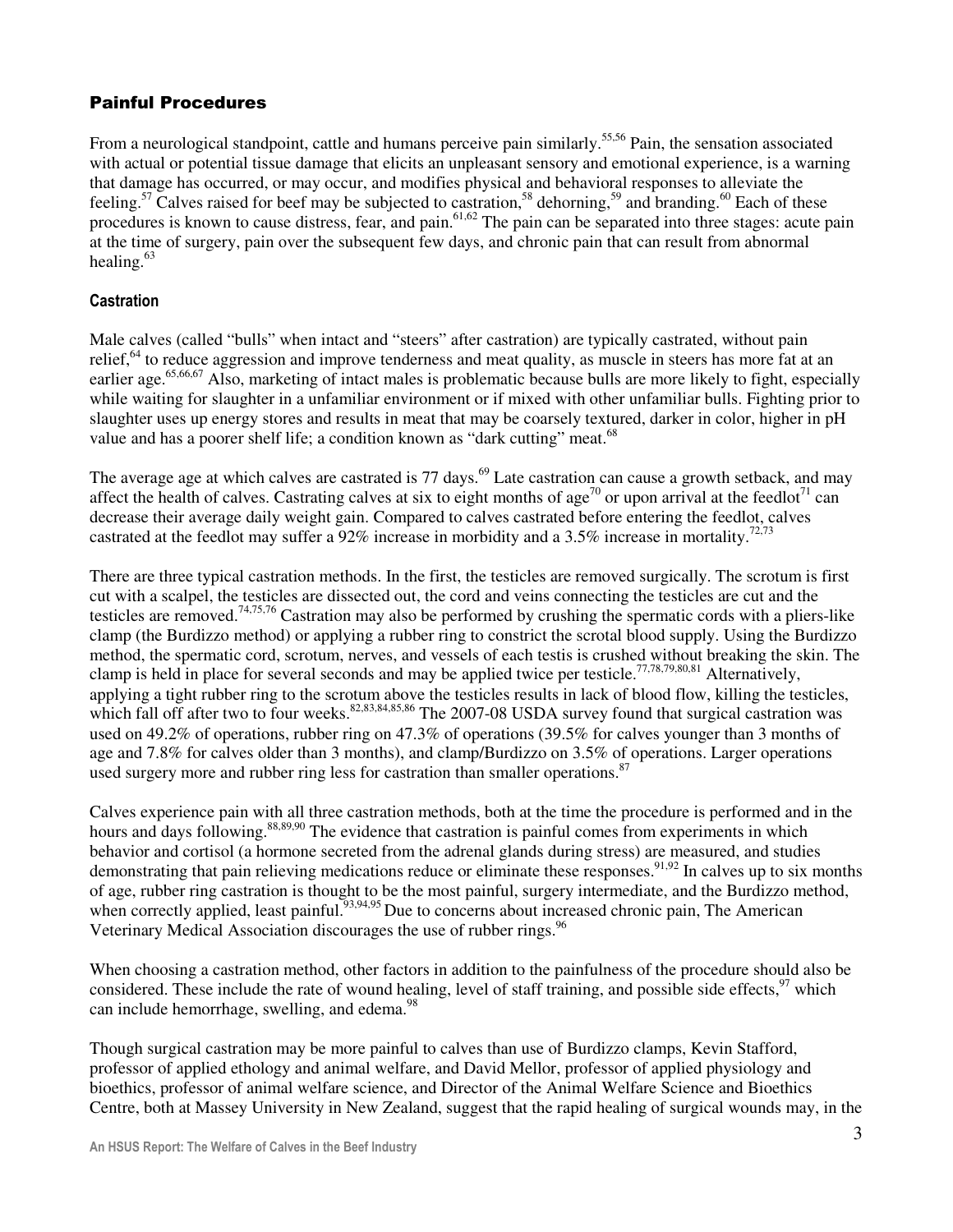long term, cause less overall pain.<sup>99</sup> There has been objection to Burdizzo castration because the associated swelling may cause significant post-procedural pain.<sup>100</sup> One study found no significant difference in behavior of calves in the weeks following castration by surgery and Burdizzo clamping compared to control bulls, but rubber ring-castrated caves showed increased concern for the castration site, increased licking, and abnormal standing. These behavioral changes indicate that chronic pain, irritation and wound healing could possibly last for 42 days post-procedure. $101$ 

Though calves are not commonly given pain relief,<sup>102</sup> the use of anesthetics and analgesics following castration by rubber ring or Burdizzo clamp can drastically reduce the associated pain and stress.<sup>103</sup> Local anesthetic can also minimize the pain associated with surgical castration. The injection itself may cause pain to the calves,<sup>104</sup> but this pain is thought to be minimal in comparison to the pain caused by castration without the use of anesthetics or analgesics.<sup>105</sup> Other routine and painful procedures, such as dehorning, may also occur at the time of castration, making pain relief critically important during this time period.<sup>106</sup>

Not only does pain relief improve welfare, but science is beginning to show health and subsequent economic benefits to providing pain medication for castration procedures. One study found reduced *E. coli* populations in the gut of calves, a sign of stronger immune status, when they were provided with  $x$ ylazine and flunixin meglumine during banding.<sup>107</sup> In another study, oral meloxicam was shown to reduce the incidence of respiratory disease experienced by cattle in feedlots, thus potentially reducing the need for antimicrobial therapy and lowering the cost of treating cattle for bovine respiratory disease.<sup>108</sup> Continued research is needed to further elucidate the effects of pain control on the health of calves, but initial results are promising.

#### Horn Bud and Horn Removal

When confined in enclosures such as yards and feedlots, and during transport, animals with horns may cause injuries and bruising.<sup>109,110</sup> In order to prevent these injuries and to facilitate easier handling, the horn buds or horns are often removed.<sup>111,112</sup> These procedures are commonly performed without pain relief,<sup>113,114</sup> though both disbudding and dehorning result in physical pain and are stressful to the calves.<sup>115</sup> Genetic options exist, however, which make this procedure unnecessary.<sup>116,117,118</sup>

In calves, horn-producing cells in the skin form buds. When the animals are approximately two months old, the buds attach to the skull and the horns begin growing. Horns are considered extensions of the skull and their hollow core opens into the skull's frontal sinus.<sup>119,120</sup> The horn bud, the horn, and its base are innervated.<sup>121</sup> "Disbudding" is the destruction of these horn-producing cells before the bud attaches to the skull, when the horn buds are  $0.5$ -1.0 cm (0.2-0.4 in) long.<sup>122</sup> Once the horn begins to grow, the procedure is referred to as "dehorning." According to the 2007-08 USDA survey, only 23.4% of U.S. beef production operations performed the procedure before 61 days of age, $123$  which means the majority of facilities dehorned calves only after the horns began growing.

The 2007-08 USDA survey found that on average, cattle are dehorned at 119 days old. The following tables indicate the percentage of operations 1) disbudding or dehorning in different age ranges and 2) using different methods: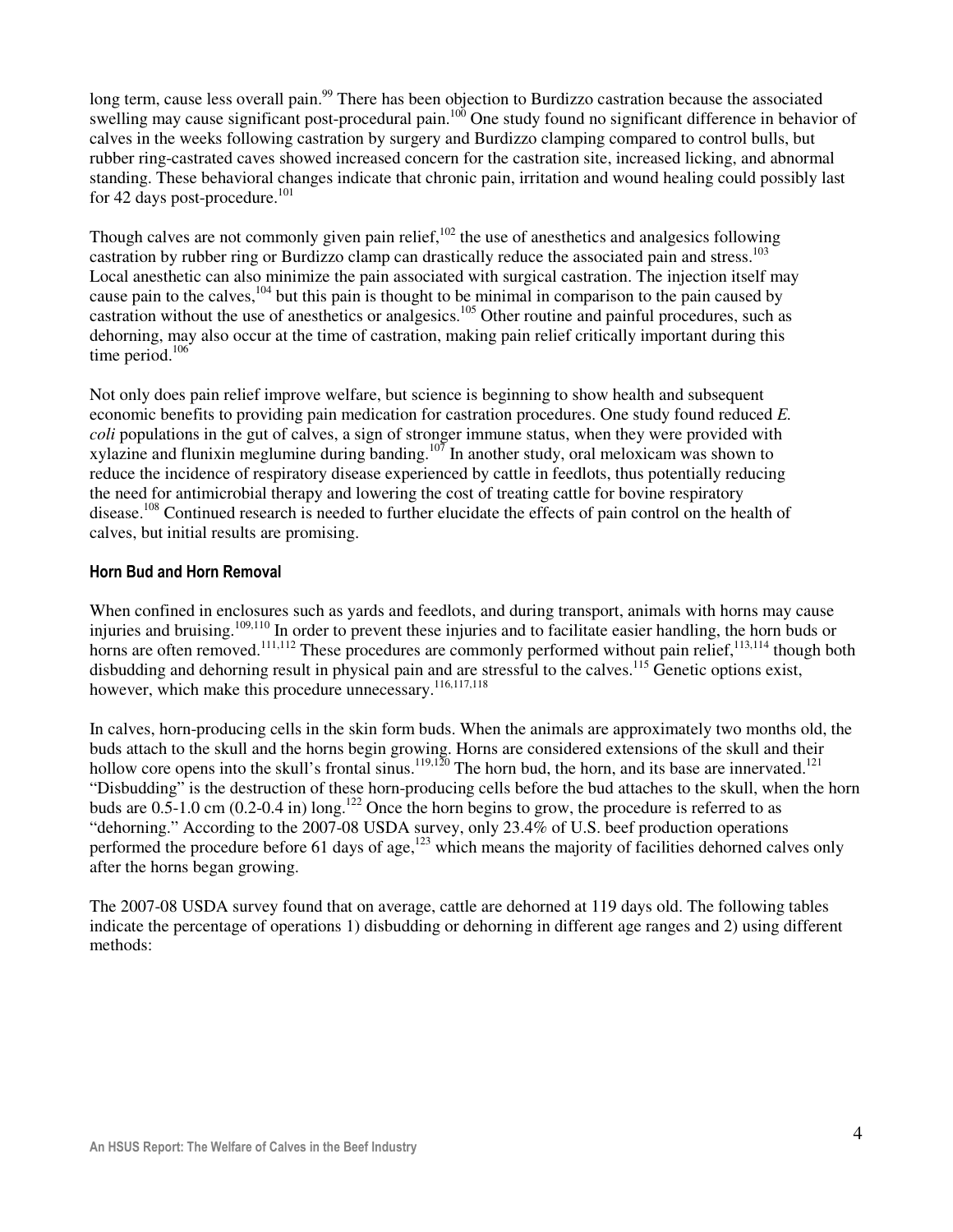| <b>Age Ranges and Percentages of</b><br><b>Operations Disbudding / Dehorning124</b> |       |                 |       | <b>Disbudding / Dehorning</b><br>Method Used <sup>125</sup> |       |
|-------------------------------------------------------------------------------------|-------|-----------------|-------|-------------------------------------------------------------|-------|
| $1-31$ days                                                                         | 6.2%  | 123-153 days    | 7.6%  | Saws, scoop, or keystone (guillotine or shears)             | 39.2% |
| 32-61 days                                                                          | 17.2% | 154-183 days    | 15.8% | Spoons or gouges                                            | 30.6% |
| 62-92 days                                                                          | 19.6% | 184-214 days    | 7.8%  | Electric dehorner/disbudder or hot iron                     | 24.5% |
| 93-122 days                                                                         | 7.8%  | $\geq$ 215 days | 18%   | Caustic paste                                               | 5.7%  |

Disbudding is typically performed using "mechanical" methods or, less commonly, with a "bloodless" method that causes chemical burns.<sup>126,127</sup> Mechanical methods remove the horn bud and surrounding skin with a sharp object. Spoons, gouges, or knives cut out the horn bud, and the resulting skin may then be treated with caustic chemicals. Cups or scoops operate in a scissor-like fashion—the tool is placed over the horn bud, pushed down into the head with force, and then lever arms close, cutting out the bud with some surrounding skin.<sup>128,129</sup> This causes a distinct behavioral response,<sup>130</sup> elevated cortisol levels, and has been linked to pain-induced distress lasting for up to nine hours.<sup>131</sup> The bloodless method involves use of caustic paste, which cauterizes the wound with chemicals or heat. The paste is applied on the horn bud and surrounding skin in multiple applications with a paddle, allowing for drying of the paste between applications.<sup>132</sup> It has been shown that disbudding with a chemical paste increased the number of headshakes and head rubbings; both behavioral responses were highest in the first four hours following disbudding,<sup>133,134</sup> and caused cortisol levels to rise.<sup>135</sup> The paste can leak caustic chemicals from the site of application, damaging the skin and eyes of the calves, the udder of mother cows, and even other calves.<sup>136,137</sup>

Cautery, or hot-iron, disbudding is performed with a glowing, red-hot, cup-tipped tool that is placed on and slowly rotated over the horn bud for about 10 seconds, burning through the skin and destroying the tissue that generates the horn.<sup>138</sup> The resulting tissue is either left to fall off or is removed by blunt impact.<sup>139</sup> Cautery disbudding is associated with significantly increased cortisol levels<sup>140</sup> and incites escape behavior, such as falling down, rearing, head jerking, and pushing, which are associated with intense pain.<sup>141</sup> Cautery disbudding also causes an increased frequency of head shakes and ear flicking, with a peak in both behavioral responses six hours after disbudding.<sup>142</sup> Further, tail wagging, tripping, head shaking, rearing, and abnormal backward locomotion are displayed at higher than normal frequencies as a result of this procedure.<sup>143</sup>

Physiological parameters indicative of stress have also been found to be higher after chemical and hot-iron disbudding compared to basal levels, $144,145,146$  and scoop disbudding is reportedly more painful than hot-iron or chemical cautery.<sup>147</sup> Use of an anesthetic diminishes the severity of struggling and escape behavior during disbudding.<sup>148</sup> The Farm Animal Welfare Council (FAWC), an organization established to advise the U.K. government on issues regarding the welfare of farm animals, recommends that disbudding with a chemical paste should never be used, $^{149}$  and the European Food Safety Authority's Scientific Veterinary Committee (SVC) states that hot-iron disbudding is the preferred method.<sup>150</sup>

When horns begin to grow, calves can no longer be disbudded. Instead, horns are removed through amputation dehorning<sup>151,152</sup> wherein a saw or large guillotine or shears is used to cut the horn near its base. Some of the surrounding skin is removed as well. Guillotine or shears can fracture the skull during dehorning.<sup>153,154</sup>

Calves between six weeks and six months of age show increased cortisol concentrations after amputation dehorning.<sup>155</sup> Behavioral and cortisol response monitoring of calves after this procedure suggests that pain lasts for a minimum of seven to nine hours.<sup>156,157</sup> During the post-dehorning period, calves show more tail, head, and ear shaking,<sup>158</sup> more lying and scratching, and less grazing, rumination, and grooming behavior,<sup>159</sup> all of which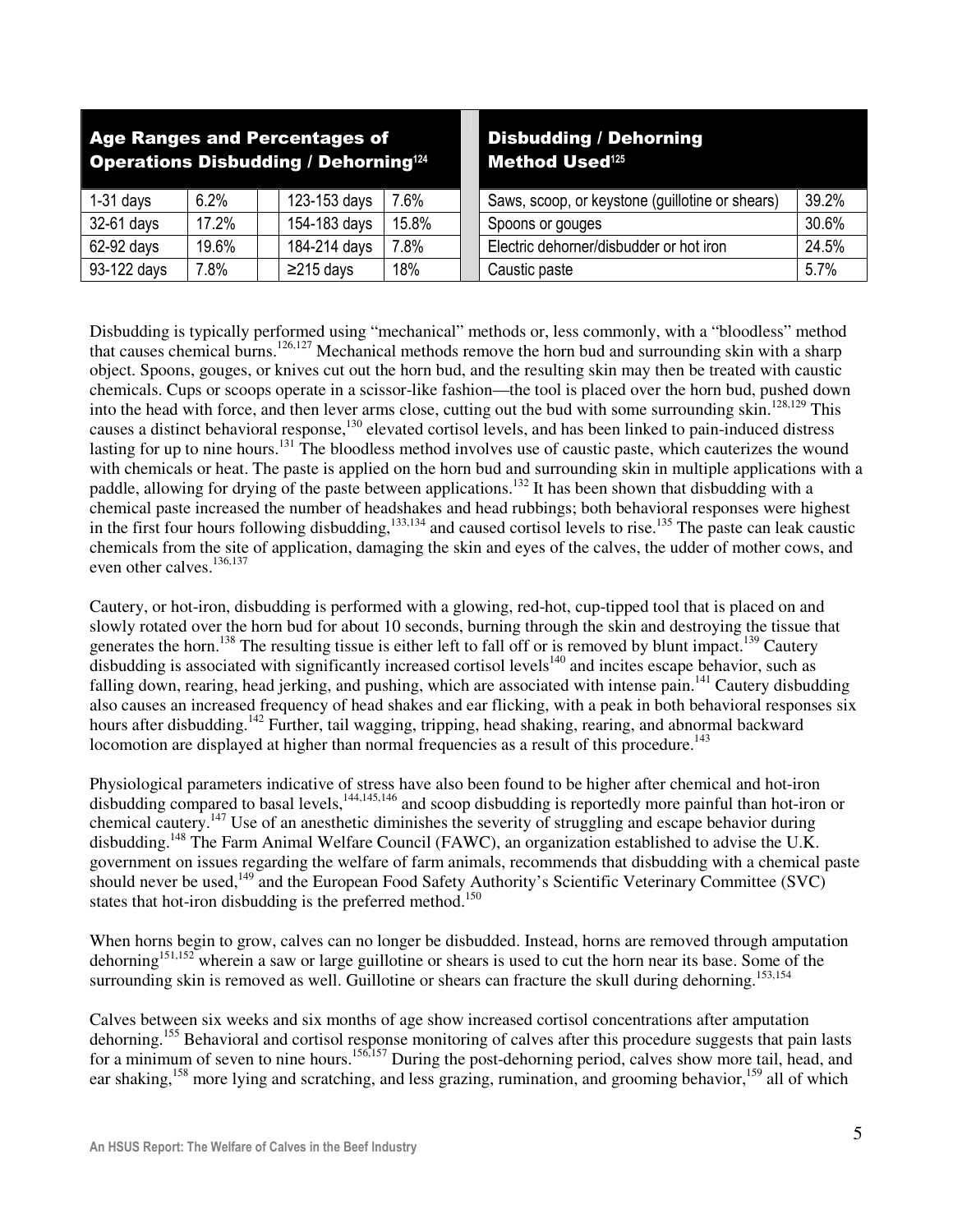are behavioral signs that may indicate pain. The cortisol response to amputation dehorning is significantly greater than the response to chemical or cautery disbudding.<sup>160</sup>

Injecting a local anesthetic before dehorning can prevent pain-related behavioral and cortisol responses;<sup>161,162</sup> however, an anesthetic alone may only delay the cortisol response while it is functioning.<sup>163,164</sup> Conversely, Non-steroidal Anti-inflammatory Drugs (NSAIDs), a type of analgesic, may not be effective immediately, but can eliminate the cortisol response due to long-term inflammatory pain.<sup>165</sup> Cauterization of the wound (burning the skin and destroying the nerve endings that convey pain signals) after dehorning, combined with a local anesthetic will also prevent the normal rise in cortisol.<sup>166</sup> Using either a combination of anesthetic and NSAID, or anesthetic and cautery, the cortisol response can be significantly reduced for approximately nine hours after dehorning,<sup>167,168</sup> and appears to be the most effective method of controlling pain during and after the dehorning procedure. Use of pain relieving drugs has been recommended<sup>169,170</sup> by experts such as the U.K. FAWC and the European Food Safety Authority's SVC,<sup>171,172</sup> yet providing anesthetics and long-acting analgesics remains relatively uncommon.

| Disbudding and Dehorning Procedures and Acute Cortisol Response <sup>173</sup>                                                                  |                         |  |  |  |  |  |
|-------------------------------------------------------------------------------------------------------------------------------------------------|-------------------------|--|--|--|--|--|
| <b>Procedure</b>                                                                                                                                | Acute cortisol response |  |  |  |  |  |
| Amputation dehorning                                                                                                                            | 100%                    |  |  |  |  |  |
| Amputation dehorning with prior local anesthetic**                                                                                              | 100% and delayed*       |  |  |  |  |  |
| Caustic disbudding                                                                                                                              | $> 55\%$ *              |  |  |  |  |  |
| Cautery disbudding                                                                                                                              | 55%*                    |  |  |  |  |  |
| Cautery disbudding with prior local anesthetic**                                                                                                | 55%*                    |  |  |  |  |  |
| Caustic disbudding with prior local anesthetic                                                                                                  | $< 55\%$ *              |  |  |  |  |  |
| Amputation dehorning with prior NSAID                                                                                                           | $35\%$ *                |  |  |  |  |  |
| Amputation dehorning with prior local anesthetic** and NSAID                                                                                    | 25%*                    |  |  |  |  |  |
| Amputation dehorning with wound cautery and prior local anesthetic**                                                                            | 25%*                    |  |  |  |  |  |
| * percentage of the acute cortisol response to amputation dehorning in each study<br>** injected near the corneal nerve supplying each horn bud |                         |  |  |  |  |  |

Ample scientific evidence shows that the customary practices of disbudding and dehorning without pain relief are known to reduce the welfare of animals. These procedures should be discontinued.

## Polled Cattle

The use of cattle without horns, known as "polled" cattle,<sup> $174,175$ </sup> can address problems with injury and bruising without the welfare problems associated with painful horn or horn bud removal. Indeed, as with disbudded and dehorned cattle, handling of polled cattle is easier and safer, and the animals are less likely to injure other cattle.<sup>176,177,178</sup> Horns are a recessive trait. As such, breeding polled cattle is not complicated,<sup>179</sup> and in a single breeding season an entire herd of polled calves could be produced simply by breeding horned cows to a polled bull (homozygous for the polled genetic trait).<sup>180</sup> One sign indicates that the U.S. beef industry may be moving in this direction: the aforementioned 2007-08 USDA survey reports that the number of calves born who were expected to develop horns has decreased from 29.3% in 1992-93 to 12.4% in 2007-08.<sup>181</sup>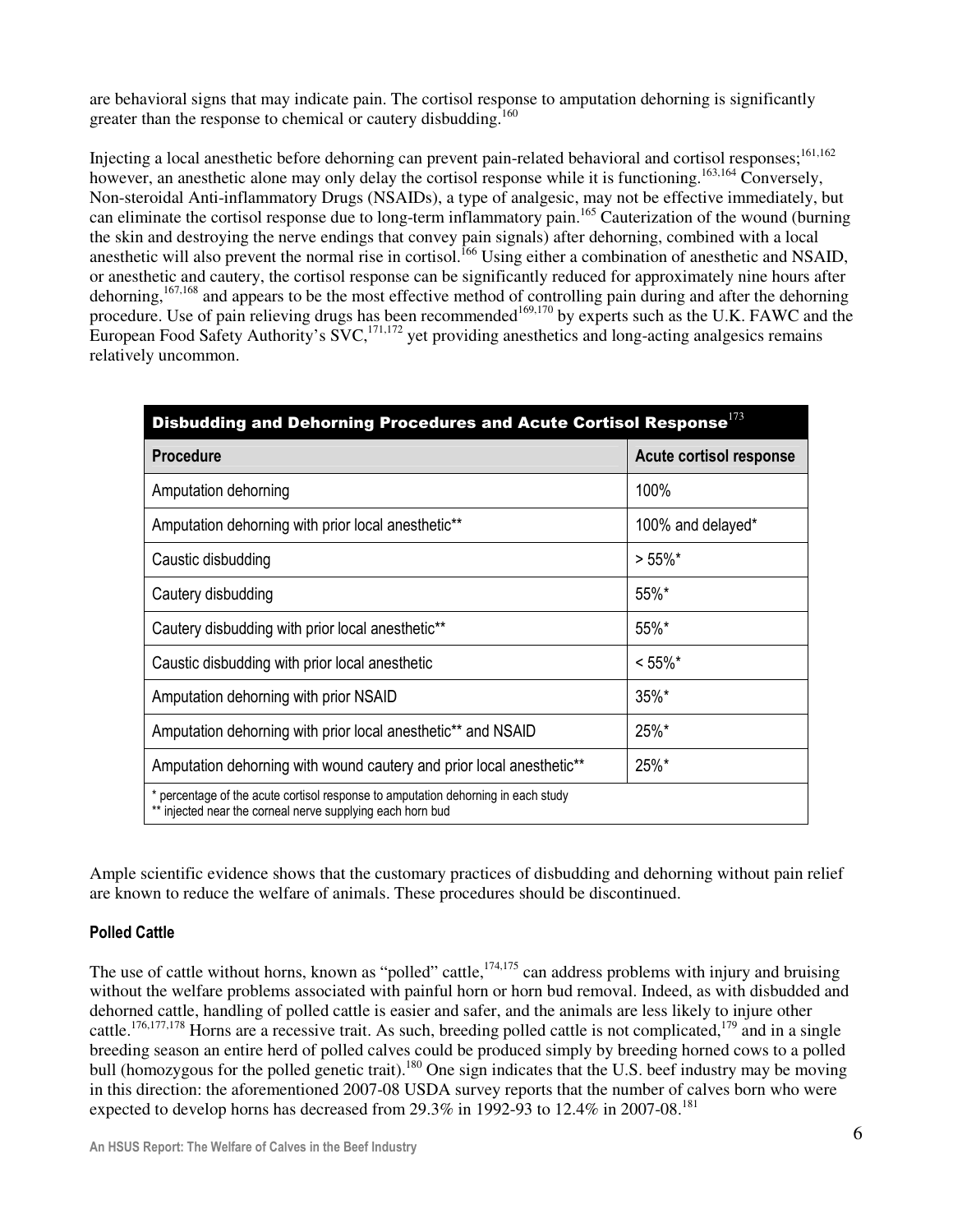In a review of the veterinary literature on horned and polled cattle, Kishore Prayaga, a geneticist formerly with the Livestock Industries division of Australia's Commonwealth Scientific and Industrial Research Organisation, concluded that "[s]cientific evidence suggests that there are no significant differences between polled and horned animals in any of the productive and reproductive traits as demonstrated in many studies that validly compared polled and horned animals,"<sup>182</sup> a finding corroborated by other scientists.<sup>183,184,185</sup>

Stafford and Mellor write that, although there are long-term benefits to not having horns, "disbudding and dehorning without local anaesthesia, sedation or systemic analgesia is painful and distressing to cattle,"<sup>186</sup> and Joseph Stookey, Professor of Applied Ethology in the Department of Large Animal Clinical Sciences at Western College of Veterinary Medicine, University of Saskatchewan, recommends that "[f]rom an animal welfare perspective alone, we should be moving towards dehorning beef cattle via genetic selection."<sup>187</sup>

## Branding

To provide proof of ownership and identification, cattle raised for beef are often branded. This practice is especially prevalent in the western United States where cattle from different operations commingle.<sup>188</sup> Hot-iron and freeze branding are the two most common methods.

Hot-iron brands are applied with a heated branding iron of approximately 520°C (968°F), pressed into the skin for approximately 5 seconds.<sup>189</sup> This process burns the hide and underlying tissue, leaving a hairless, permanent scar on the hide.<sup>190,191</sup>

Freeze branding is performed in a similar way, but instead with a very cold iron. Freeze branding destroys the cells that produce pigment and turns the hair white without damaging the hide.<sup>192</sup> The hair is first trimmed from the area where the brand is to be applied,<sup>193</sup> and then methanol is applied liberally to the clipped area. An iron cooled with either liquid nitrogen or dry ice and alcohol is held to the skin. Liquid nitrogen-chilled irons are cooled to -196°C (-321°F) and held to the skin for approximately 10 seconds for month-old cattle or up to 25 seconds for adults; irons cooled with dry ice and alcohol are chilled to -78.5°C (-109.3°F) and held in contact with the hide for an additional 10 seconds.<sup>194,195</sup>

The 2007-08 USDA survey found that 40.4% of operations used some type of herd identification and 61.3% of cattle and calves were marked: 44.8% of herds were hot-iron branded and 1.0% were freeze branded (another 27.6% had plastic ear tags, 16.2% had ear notches, 3.2% were given ear tattoos, 1.1% metal ear tags, 0.6% had electronic ID or microchips, and  $0.4\%$  were marked with an 'other method').<sup>196</sup>

Although both hot iron and freeze branding methods are known to cause pain, increased heart rate, a cortisol response, vocalizations, and other behavioral responses,<sup>197,198,199,200</sup> hot-iron branding will often elicit responses that indicate it is more painful and stressful for animals than freeze branding.201,202 Freeze branding increases the heart rate for a longer period after application than hot-iron branding, and this is thought to be associated with thawing of the brand site and perhaps linked to a prolonged pain sensation.203,204 However, studies comparing the two methods found that hot-iron branding evoked a stronger cortisol and heart-rate response, more vocalizations, and greater behavioral response associated with pain compared to freeze branding.<sup>205,206,207</sup>

## Age Effects

Because the nervous system of neonatal animals continues to mature after birth, it has been argued that they experience less pain than older animals.<sup>208</sup> Interestingly, the same arguments were once used by health care providers, and partly as a consequence of this misunderstanding, many neonatal surgical and other invasive procedures were historically performed on human infants without analgesia or anesthesia. Medical practitioners now recognize that not only do infants experience pain, but that they may also experience it more acutely than adults,<sup>209</sup> and the same is likely true of animals.<sup>210</sup> In fact, there is now growing concern that pain experienced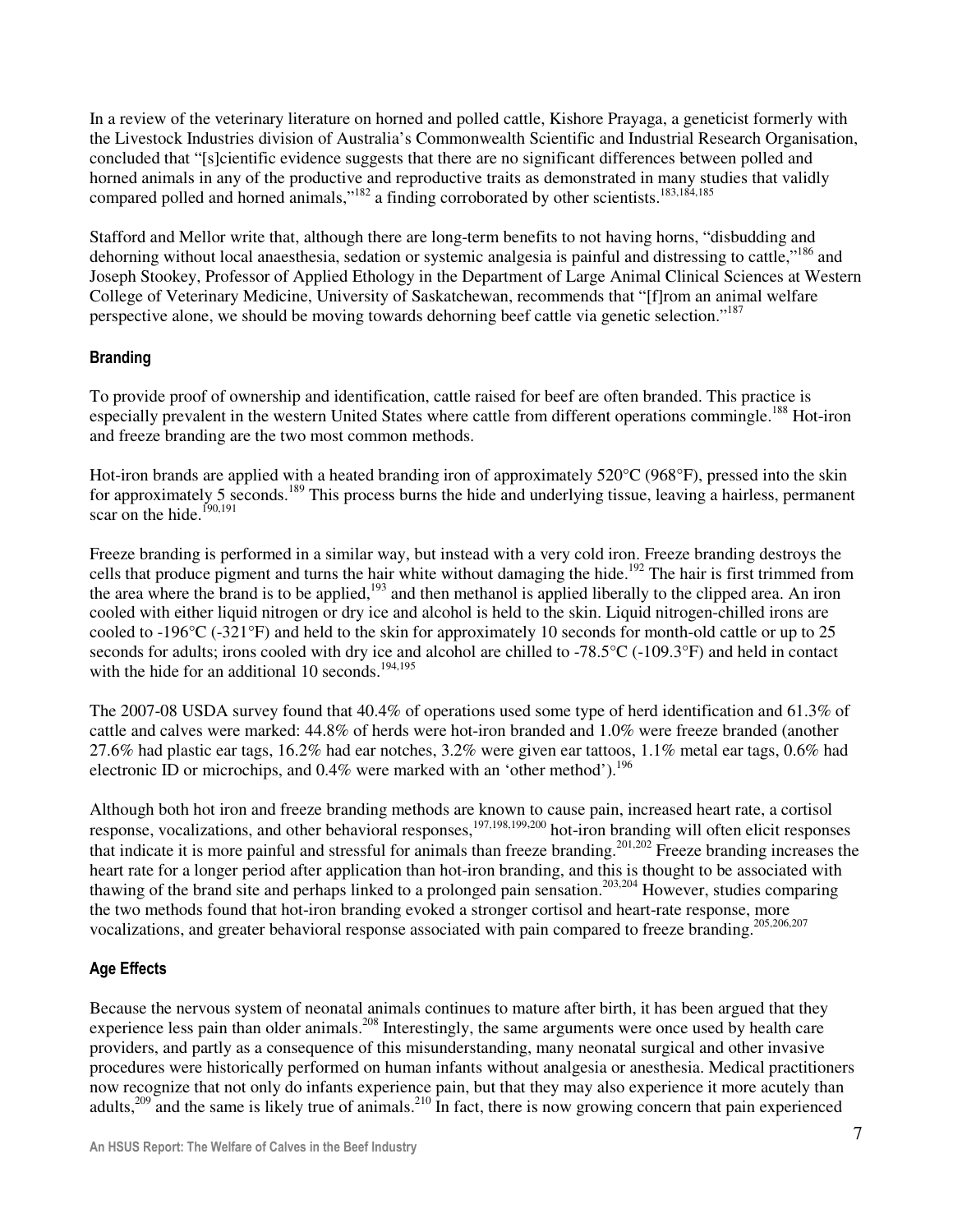by human infants and young animals may have long-term adverse consequences, including altered neurological development and heightened pain sensitivity later in life.<sup>211,212,213</sup>

Young animals may respond in a different behavioral and physiological way to pain, and this can make it difficult to identify painful experiences. For example, in a study of calves less than one week old, some of the abnormal lying and standing postures normally associated with pain in older calves were not readily apparent after castration.<sup>214</sup> As an anti-predator response, young calves may also "freeze" during painful procedures, leading handlers to presume that they don't feel pain.<sup>215</sup> The developing nervous system and changing sensitivity of the hypothalamic-pituitary-adrenal axis can complicate the measurement of pain experienced by young animals during research trials.<sup>216</sup>

Despite these difficulties, researchers have still been able to demonstrate that young calves do indeed feel pain. In a study of calves under one week of age, castration using the Burdizzo method (chosen because it is thought to produce the least amount of pain) caused struggling behavior consistent with a painful experience. Further, local anesthesia reduced the struggling behavior during castration and calves that received this pain relief had lower cortisol levels. The researchers in this study concluded that these very young calves were able to perceive and respond to pain.<sup>217</sup> In an exhaustive review of the research literature, The Scientific Committee on Animal Health and Animal Welfare, an advisory body to the EU Commission, concluded that "[v]ery young animals feel pain and show signs of distress, and may feel pain more than adults."<sup>218</sup>

#### Pain Relief

To prevent suffering, anesthetics and analgesics should be provided to control immediate and long-lasting pain, respectively. When injected near nerves that relay pain signals, anesthetics will temporarily diminish the painful experience by blocking nerve transmission,<sup>219</sup> but once the anesthetic wears off, the "pain impulse traffic" from the damaged tissue may resume and the animal will likely begin to feel pain again.<sup>220</sup> Therefore, pain during the procedure should be minimized using anesthetics, and long-term pain should be alleviated using antiinflammatory drugs.<sup>221, 222</sup> Pain relief provided during and after these surgeries not only reduces the sensation of pain but also decreases the potential for surrounding areas to become hypersensitive to further pain  $(hvperaleesia)$ <sup>223</sup> a common outcome of tissue injury.

Despite the fact that procedures are painful, providing pain relief is uncommon due to a number of factors, including cost, tradition, lack of knowledge, and fear of drug residues in meat.<sup>224</sup> A further barrier is the fact that there are presently no drugs approved by the U.S. Food and Drug Administration for pain relief in animals raised for food.<sup>225,226</sup> However, producers working closely with veterinarians can provide pain relief to prevent animal suffering with "extra-label" drug use under the Animal Medicinal Drug Use Clarification Act (AMDUCA) of 1994.<sup>227</sup> Recommended withdrawal periods for some drugs that can be used extra-label have been established,<sup>228</sup> and these recommendations can be further extended to be sure that no residues remain in the meat.<sup>229</sup> The American Veterinary Medical Association acknowledges the pain associated with dehorning and castration procedures, and recommends that pain relief be provided. The AVMA policy states:

Because castration and dehorning cause pain and discomfort, the AVMA recommends the use of procedures and practices that reduce or eliminate these effects, including the use of approved or AMDUCA-permissible clinically effective medications whenever possible. Studies indicate that preoperative use of non-steroidal anti-inflammatory agents and local anesthetics reduces pain and distress associated with castration and dehorning.<sup>230</sup>

Even though analgesics are uncommon, some are used on occasion, and the most widely administered are nonsteroidal anti-inflammatory drugs (NSAIDs), which can significantly reduce the post-procedural cortisol response.<sup>231</sup> Continued research is needed to identify practical, affordable and easily accessible pain relieving drugs for animals raised for food production.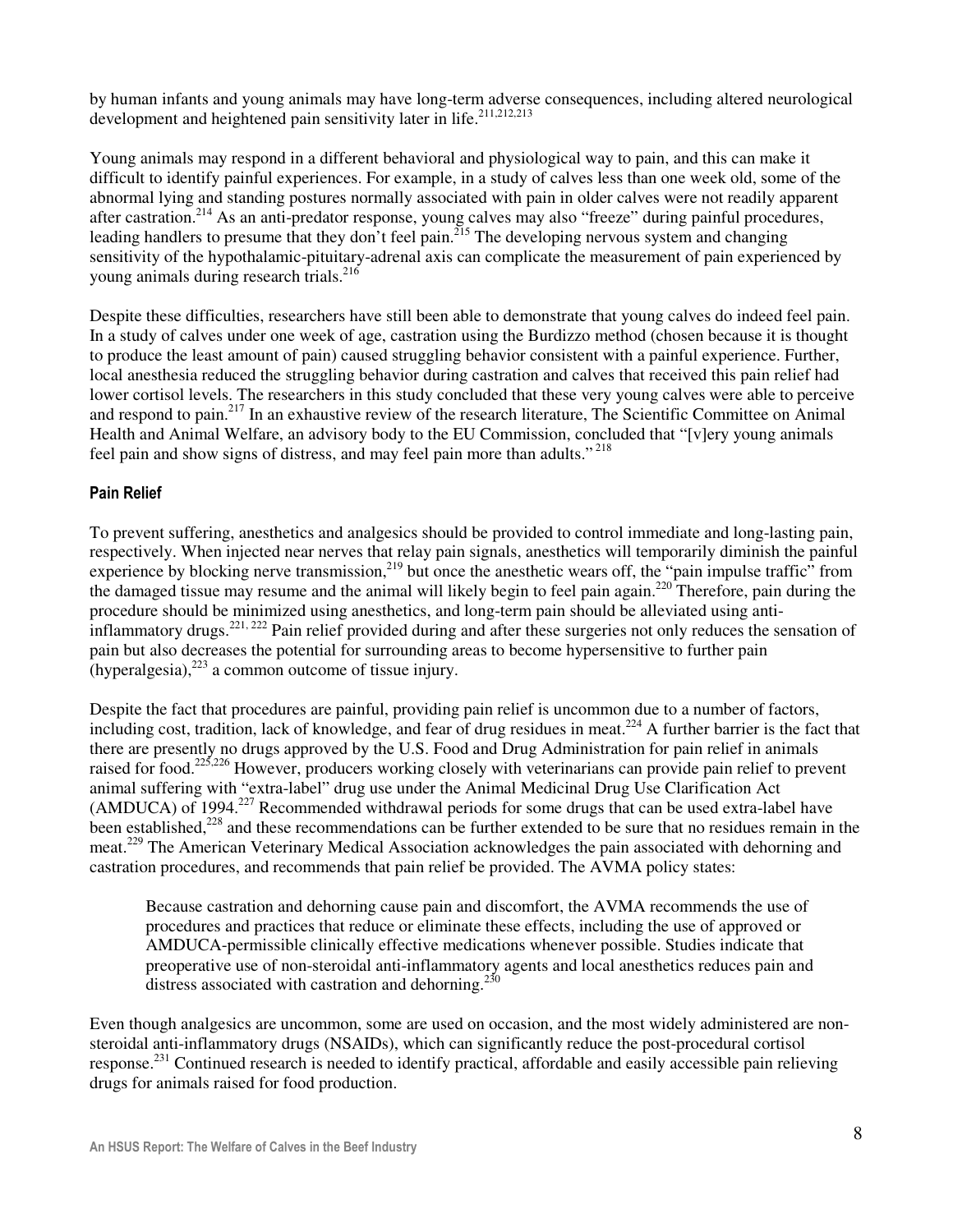Cauterizing wounds, by destroying tissue and pain-receiving nociceptors with heat, has also been used to reduce pain, blood loss, and infection. Wound cautery destroys nerves that transmit painful sensations to the brain, so that after the pain from the burn has subsided, transmission of pain through surrounding nerves is diminished. Procedures involving cautery produce lower cortisol responses and distress from pain.<sup>232</sup> However, since anesthetics used with cautery reduce both cortisol distress and behavioral indicators associated with pain,<sup>233,234</sup> cautery should not be performed without them.

# Calf Transport

Calves raised for beef production are born on ranches that are widely distributed throughout the United States, wherever grasslands are abundant.<sup>235,236</sup> However, since 65% of calves are fattened in feedlots in Texas, Kansas, Nebraska, and Colorado,  $237$  many calves are shipped from distant states  $238$  usually by truck.  $239$  Nearly two-thirds  $(62.5\%)$  of cattle and calves raised for beef are sold through an auction barn after leaving the farm,  $^{240}$  thus many calves are moved twice before arrival at a feedlot. Transportation causes stress that can result in an increase in morbidity and mortality.<sup>241</sup>

Transport stress takes a toll on calves physically, physiologically, and psychologically.<sup>242,243</sup> Known transport related stressors include pre-transport management factors (e.g. weaning), $244,245$  and conditions associated with transport itself, including unfamiliar surroundings, novelty, noise, vibration, social regrouping, environmental changes, loading and unloading, temperature extremes, exposure to new pathogens, prolonged transit times, and feed and water deprivation.<sup>246,247,248</sup> In research trials, stress from transport is indicated by increased heart and respiration rate, body temperature, blood cortisol,  $249,250$  and catecholamine concentrations,  $251$  and a commonly observed weight drop,<sup>252,253</sup> all of which are physiological signs of reduced welfare. Loading and unloading are particularly stressful.<sup>254,255</sup>

Transport can have a marked effect on the behavior of cattle. Calves may spend less time lying and ruminating while being moved on a truck; in one study transported calves spent only 5.7% of the in-transit time lying compared to 31% for calves who were not transported, and 1.4% ruminating compared to 20.7% in nontransported calves.<sup>256</sup> Researchers have noted that in journeys lasting over 12 hours some animals begin to fall down due to fatigue.<sup>257</sup>

Transport is also known to decrease cattle's immunocompetence, leading to an increase in disease susceptibility<sup>258,259,260</sup> and may increase the shedding of pathogens.<sup>261,262</sup> Shipping fever, also called bovine respiratory disease, is associated with transport stress-induced immunosuppression.<sup>263</sup> Associated symptoms include fever, dyspnoea (labored respiration), fibrinous pneumonia,<sup>264</sup> and less commonly gastroenteritis and internal hemorrhage.<sup>265</sup> Shipping fever usually occurs 7-10 days after arrival at the feedlot<sup>266</sup> and may be responsible for 75% of feedlot morbidity and 50% of mortality.<sup>267</sup> The annual cost of shipping fever to the U.S. beef industry has been estimated at \$500 million.<sup>268</sup> Young cattle may be particularly susceptible to disease due to their extreme sensitivity to stress.<sup>269</sup> Despite the toll that shipping fever regularly takes on animal health and welfare, 60% of operations do not vaccinate against respiratory disease.<sup>270</sup>

When transport immediately follows weaning, the stress of both events is compounded. Both weaning and transport cause a rise in cortisol. However, in one study, cortisol levels returned to baseline within two days in weaned calves, but not until at least four days and as long as seven days in calves who were both weaned and immediately transported. The authors concluded that transporting and handling calves immediately following weaning may be an important factor in the development of shipping fever.<sup>271</sup> This conclusion is supported by other studies: one group of researchers that found acute-phase protein concentrations (an early physiological response to disease and inflammation) increased in newly weaned calves.<sup>272</sup> Another group found that transportation and weaning had an affect on immunoglobulin levels of calves, an effect that persisted for several weeks.<sup>273</sup> Colorado State University Professor of Animal Science, Temple Grandin, has stated that calves who are "unvaccinated and have not recovered from weaning stresses are not fit for transport."<sup>274</sup>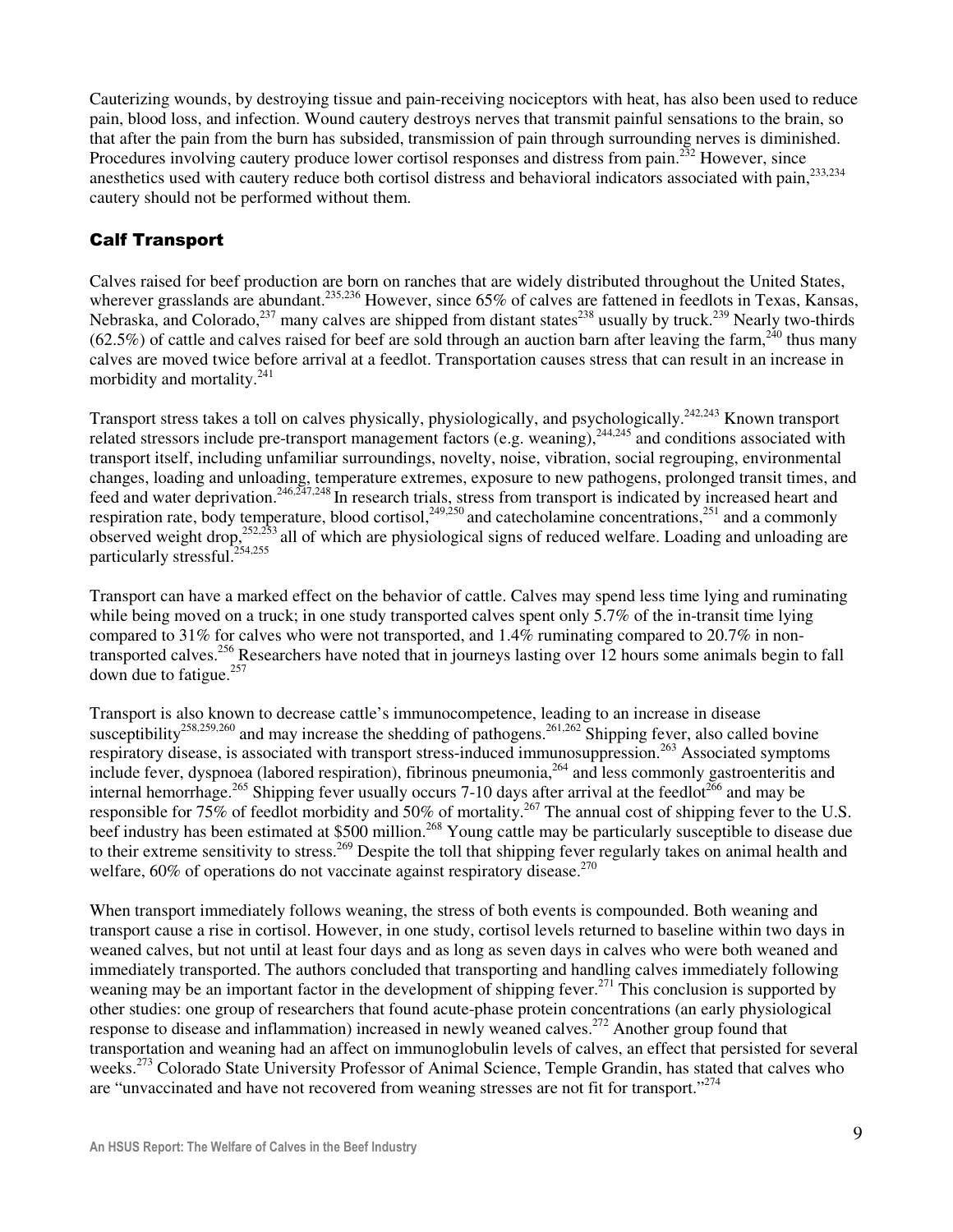The practice of "preconditioning" calves prior to transport can improve their tolerance of handling and transport stress. Preconditioned calves are weaned for at least 45 days prior to loading for transport and are trained to eat from a bunk feeder before they arrive at the feedlot.<sup>275</sup> Some preconditioning programs also require calves to be vaccinated.<sup>276</sup> By vaccinating calves, and castrating and dehorning them early, the effects of additive stressors at the time of transport can be reduced. Preconditioned calves are then better able to tolerate the stress of handling and transport to a feedlot.<sup>277</sup> In addition to improving the welfare of the calves, preconditioning combined with reduced transport time has been shown to reduce fecal shedding of *E. coli* O157:H7, a bacteria of significant public health concern.<sup>278</sup>

The U.S. Federal 28-Hour Law limits the length of time that animals can be hauled without food, water and rest. The law generally requires that animals traveling longer than 28 hours be unloaded for at least five hours, fed and provided with water before continuing on a longer journey. The time spent loading and unloading animals is not included in the time limit, and if requested in writing, animals may be confined even longer, for up to 36 hours during transport.<sup>279</sup> The 28-Hour Law is the only federal regulation protecting animals prior to their arrival at a slaughter house. Despite this, the law has been under-enforced, as demonstrated by the fact that there are no reported USDA administrative decisions involving USDA enforcement of this law since 1977, and no reported federal cases involving enforcement since 1960.

## Conclusion

 $\overline{a}$ 

Many animals kept for meat, milk, and egg production are intensively confined in indoor housing environments, but calves raised for beef production commonly begin life in an extensive, pasture-based system where they are free to express important natural behavior. Thus the early life experience of calves has high welfare potential. However, painful and stressful events, especially when experienced concurrently, are deeply concerning. Abrupt weaning of young animals, surgical procedures without pain relief, and branding are serious issues that must be addressed. Refined weaning processes are needed. Approved pain-relieving medications that are easy to administer and widely available should be a priority for the beef industry. The use of polled cattle should be encouraged so that disbudding and dehorning become unnecessary. Calves should be preconditioned prior to transport, and the number of trips and journey length should be limited. Where possible, calves should remain on their natal farms from birth to slaughter. Given the weight of the substantial scientific evidence that calves suffer during routine management practices, it is incumbent upon the beef industry to address the welfare issues in beef production.

<sup>&</sup>lt;sup>1</sup> U.S. Department of Agriculture National Agricultural Statistics Service. 2011. Livestock slaughter: 2010 summary, p. 6. http://usda.mannlib.cornell.edu/usda/current/LiveSlauSu/LiveSlauSu-04-25-2011.pdf. Accessed May 9, 2011.

<sup>&</sup>lt;sup>2</sup> Feuz DM and Umberger WJ. 2003. Beef cow-calf production. Veterinary Clinics of North America: Food Animal Practice 19(2):339-63.

<sup>&</sup>lt;sup>3</sup> Duff GC. 2007. Integrating lifetime nutrition: from cow/calf to stocker to feedlot. Veterinary Clinics of North America: Food Animal Practice 23:177-91.

<sup>&</sup>lt;sup>4</sup> Perry TW. 1992. Feedlot fattening in North America. In: Jarrige R and Beranger G (eds.), Beef Cattle Production, World Animal Science C 5, (New York, NY: Elsevier, pp. 289-305).

 $<sup>5</sup>$  Goodrich R and Stricklin WR. 1997. Animal welfare issues: Beef. In: Reynnells RD and Eastwood BR,</sup> Animal Welfare Issues Compendium, U.S. Department of Agriculture website. www.nalusda.gov/awic/pubs/97issues.htm. Accessed May 9, 2011.

<sup>&</sup>lt;sup>6</sup> Goodrich R and Stricklin WR. 1997. Animal welfare issues: Beef. In: Reynnells RD and Eastwood BR, Animal Welfare Issues Compendium, U.S. Department of Agriculture website. www.nalusda.gov/awic/pubs/97issues.htm. Accessed May 9, 2011.

 $<sup>7</sup>$  Edwards A. 1996. Respiratory diseases of feedlot cattle in central USA. The Bovine Practitioner 30:5-7.</sup>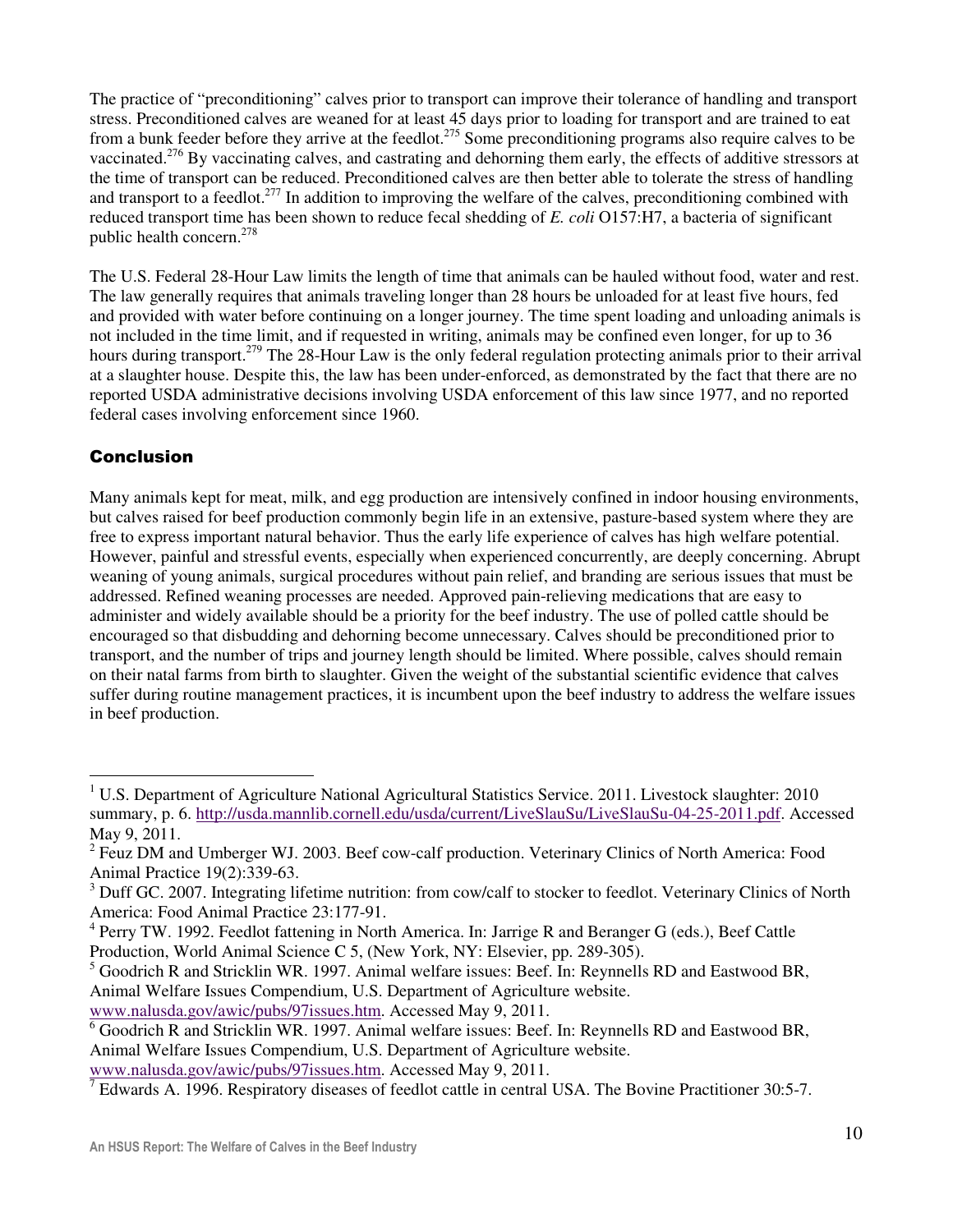$\overline{a}$ <sup>8</sup> Scientific Committee on Animal Health and Animal Welfare. 2001. The welfare of cattle kept for beef production. Adopted April 25, 2001, pp. 7-8. http://ec.europa.eu/food/fs/sc/scah/out54\_en.pdf. Accessed January 9, 2012.

<sup>9</sup> Scientific Committee on Animal Health and Animal Welfare. 2001. The welfare of cattle kept for beef production. Adopted April 25, 2001, p. 54. http://ec.europa.eu/food/fs/sc/scah/out54\_en.pdf. Accessed January 9, 2012, citing: Le Neindre P. 1989a. Influence of cattle rearing conditions and breed on social relationships of mother and young. Applied Animal Behaviour Science 23:117-27. Accessed December 28, 2010. <sup>10</sup> Reinhardt V and Reinhardt A. 1981. Cohesive relationships in a cattle herd (*Bos indicus*). Behaviour 77(3):121-51.

 $11$  Newberry RC and Swanson JC. 2008. Implications of breaking mother–young social bonds. Applied Animal Behaviour Science 110:3-23.

<sup>12</sup> Scientific Committee on Animal Health and Animal Welfare. 2001. The welfare of cattle kept for beef production. Adopted April 25, 2001, p.117. http://ec.europa.eu/food/fs/sc/scah/out54\_en.pdf. Accessed January 9, 2012.

<sup>13</sup> Haley DB. 2006. The behavioural response of cattle (*Bos taurus*) to artificial weaning in two stages. Ph.D. thesis, University of Saskatchewan, Saskatoon, Canada, p.9.

<sup>14</sup> Reinhardt V and Reinhardt A. 1981. Natural sucking performance and age of weaning in zebu cattle (*Bos indicus*). Journal of Agricultural Sciences 96:309-12.

<sup>15</sup> U.S. Department of Agriculture National Animal Health Monitoring System. 2008. Beef 2007-08. Part I: reference of beef cow-calf management practices in the United States, 2007-08, pp. 53-54.

www.aphis.usda.gov/animal\_health/nahms/beefcowcalf/downloads/beef0708/Beef0708\_dr\_PartI\_rev.pdf. Accessed May 9, 2011.

<sup>16</sup> U.S. Department of Agriculture National Animal Health Monitoring System. 1998. Beef '97. Part III: reference of 1997 beef cow-calf production management and disease control.

www.aphis.usda.gov/animal\_health/nahms/beefcowcalf/downloads/beef97/Beef97\_dr\_PartIII.pdf. Accessed May 9, 2011.

 $17$  Carroll JA and Forsberg NE. 2007. Influence of stress and nutrition on cattle immunity. Veterinary Clinics of North America: Food Animal Practice 23:105-49.

<sup>18</sup> Veissier I, Le Neindre P, and Garel JP. 1990. Decrease in cow-calf attachment after weaning. Behavioural Processes 21:95-105.

<sup>19</sup> Haley DB. 2006. The behavioural response of cattle (*Bos taurus*) to artificial weaning in two stages. Thesis, University of Saskatchewan, Saskatoon, Canada, pp. 10-20.

<sup>20</sup> Loerch SC and Fluharty FL. 1999. Physiological changes and digestive capabilities of newly received feedlot cattle. Journal of Animal Science 77:1113-9.

<sup>21</sup> Carroll JA and Forsberg NE. 2007. Influence of stress and nutrition on cattle immunity. Veterinary Clinics of North America: Food Animal Practice 23:105-49.

 $^{22}$  Hickey MC, Drennan M, and Earley B. 2003. The effect of abrupt weaning of suckler calves on the plasma concentrations of cortisol, catecholamines, leukocytes, acute-phase proteins and in vitro interferon-gamma production. Journal of Animal Science 81(11):2847-55.

<sup>23</sup> Mackenzie AM, Drennan M, Rowan TG, Dixon JB, and Carter SD. 1997. Effect of transportation and weaning on humoral immune responses of calves. Research in Veterinary Science 63(3):227-30.

<sup>24</sup> Ensminger ME and Perry RC. 1997. Beef Cattle Science, Seventh Edition, Part B (Danville, IL: Interstate Publishers, Inc. p.727).

<sup>25</sup> Haley DB. 2006. The behavioural response of cattle (*Bos taurus*) to artificial weaning in two stages. Thesis, University of Saskatchewan, Saskatoon, Canada, pp. 25-6.

<sup>26</sup> U.S. Department of Agriculture National Animal Health Monitoring System. 1998. Beef '97. Part III: reference of 1997 beef cow-calf production management and disease control.

www.aphis.usda.gov/animal\_health/nahms/beefcowcalf/downloads/beef97/Beef97\_dr\_PartIII.pdf. Accessed May 9, 2011.

<sup>27</sup> Ensminger ME and Perry RC. 1997. Beef Cattle Science, Seventh Edition, Part B (Danville, IL: Interstate Publishers, Inc. pp.727-9).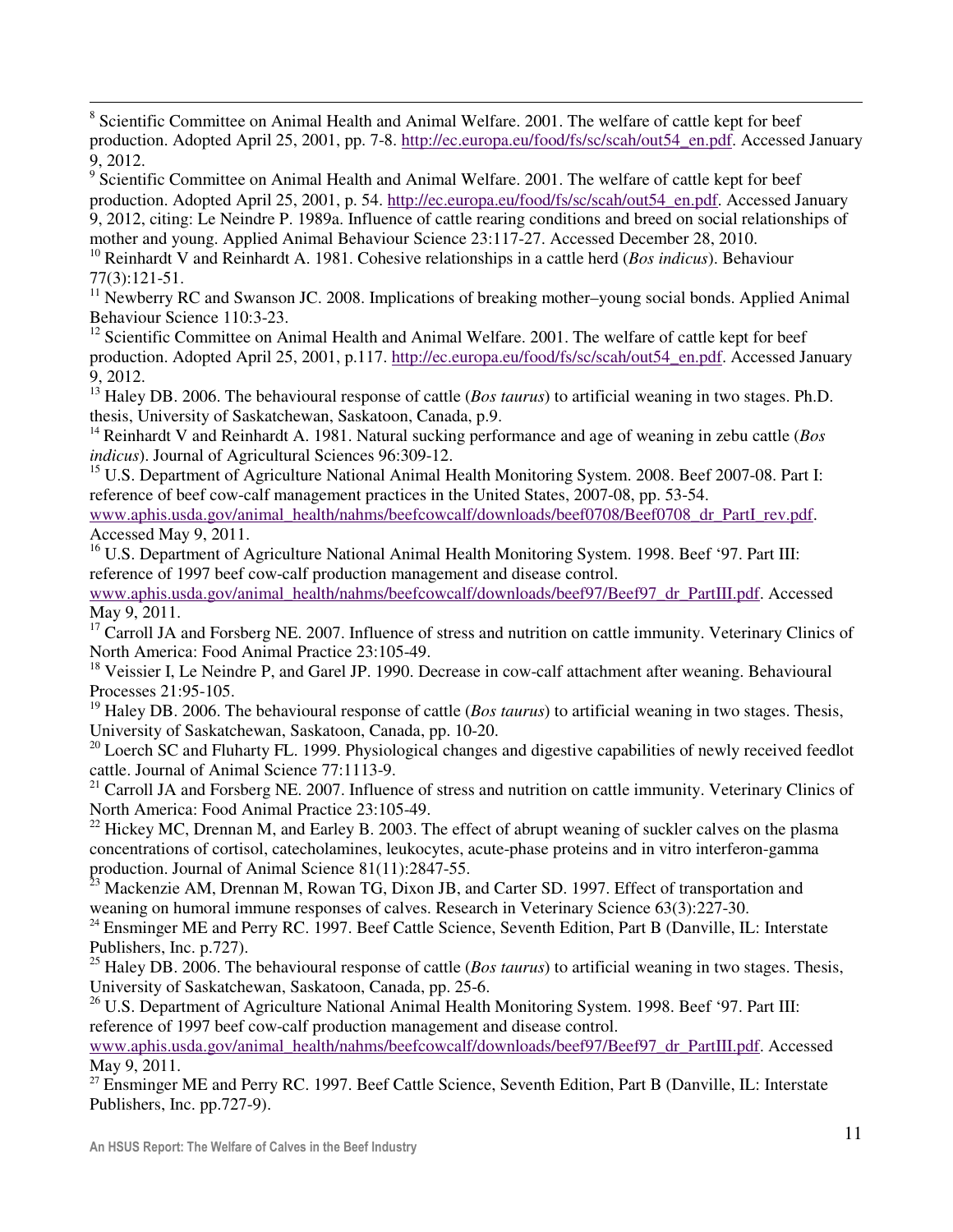$\overline{a}$  $^{28}$  Rasby R. 2007. Early weaning beef calves. Veterinary Clinics of North America: Food Animal Practice  $23.29 - 40$ 

<sup>29</sup> Thomas VM. 1986. Beef Cattle Production: An Integrated Approach (Philadelphia, PA: Lea & Febiger, p. 166).

 $30$  Wright CL and Pruitt RJ. 2005. Fenceline weaning for beef cattle. Extension Extra, College of Agriculture & Biological Sciences, South Dakota State University, ExEx 2049.

<sup>31</sup> Haley DB. 2006. The behavioural response of cattle (*Bos taurus*) to artificial weaning in two stages. Thesis, University of Saskatchewan, Saskatoon, Canada, p. 26.

 $32$  Price EO, Harris JE, Borgwardt RE, Sween ML, and Connor JM. 2003. Fenceline contact of beef calves with their dams at weaning reduces the negative effects of separation on behavior and growth rate. Journal of Animal Science 81:116-21.

<sup>33</sup> Price EO, Harris JE, Borgwardt RE, Sween ML, and Connor JM. 2003. Fenceline contact of beef calves with their dams at weaning reduces the negative effects of separation on behavior and growth rate. Journal of Animal Science 81:116-21.

<sup>34</sup> Burke NC, Scaglia G, Boland HT, and Swecker WS Jr. 2009. Influence of two-stage weaning with subsequent transport on body weight, plasma lipid peroxidation, plasma selenium, and on leukocyte glutathione peroxidase and glutathione reductase activity in beef calves. Veterinary Immunology and Immunopathology 127:365-70.

<sup>35</sup> Enríquez DH, Ungerfeld R, Quintans G, Guidoni AL, and Hötzel MJ. 2010. The effects of alternative weaning methods on behaviour in beef calves. Livestock Science 128:20-7.

<sup>36</sup> Haley DB. 2006. The behavioural response of cattle (*Bos taurus*) to artificial weaning in two stages. Thesis, University of Saskatchewan, Saskatoon, Canada.

 $37$  Stookey JM and Haley DB. 2001. The weaning two-step. Beef, November 1.

http://beefmagazine.com/mag/beef\_weaning\_twostep/. Accessed May 9, 2011.

<sup>38</sup> Haley DB, Stookey JM, and Bailey DW. 2003. More on two-step weaning. Beef, October.

http://beefmagazine.com/mag/beef\_twostep\_weaning/. Accessed May 9, 2011.

<sup>39</sup> Haley DB, Bailey DW, and Stookey JM. 2005. The effects of weaning beef calves in two stages on their behavior and growth rate. Journal of Animal Science 83:2205-14.

<sup>40</sup> Haley DB, Bailey DW, and Stookey JM. 2005. The effects of weaning beef calves in two stages on their behavior and growth rate. Journal of Animal Science 83:2205-14.

 $41$  Loberg JM, Hernandez CE, Thierfelder T, Jensen MB, Berg C, and Lidfors L. 2008. Weaning and separation in two steps—A way to decrease stress in dairy calves suckled by foster cows. Applied Animal Behaviour Science 111:222-34.

 $42$  Enríquez DH, Ungerfeld R, Quintans G, Guidoni AL, and Hötzel MJ. 2010. The effects of alternative weaning methods on behaviour in beef calves. Livestock Science 128:20-7.

<sup>43</sup> Enríquez DH, Ungerfeld R, Quintans G, Guidoni AL, and Hötzel MJ. 2010. The effects of alternative weaning methods on behaviour in beef calves. Livestock Science 128:20-7.

<sup>44</sup> Rasby R. 2007. Early weaning beef calves. Veterinary Clinics of North America: Food Animal Practice 23:29-40.

<sup>45</sup> Scientific Committee on Animal Health and Animal Welfare. 2001. The welfare of cattle kept for beef production. Adopted April 25, 2001, p. 103. http://ec.europa.eu/food/fs/sc/scah/out54\_en.pdf. Accessed January 9, 2012.

<sup>46</sup> Ensminger ME and Perry RC. 1997. Beef Cattle Science, Seventh Edition, Part B (Danville, IL: Interstate Publishers, Inc. p.720-2).

<sup>47</sup> Thomas VM. 1986. Beef Cattle Production: An Integrated Approach (Philadelphia, PA: Lea & Febiger, pp. 166-7).

 $^{48}$  Myers SE, Faulkner DB, Nash TG, Berger LL, Parrett DF, and McKeith FK. 1999. Performance and carcass traits of early-weaned steers receiving either a pasture growing period or a finishing diet at weaning. Journal of Animal Science 77(2):311-22.

<sup>49</sup> Rasby R. 2007. Early weaning beef calves. Veterinary Clinics of North America: Food Animal Practice 23:29-40.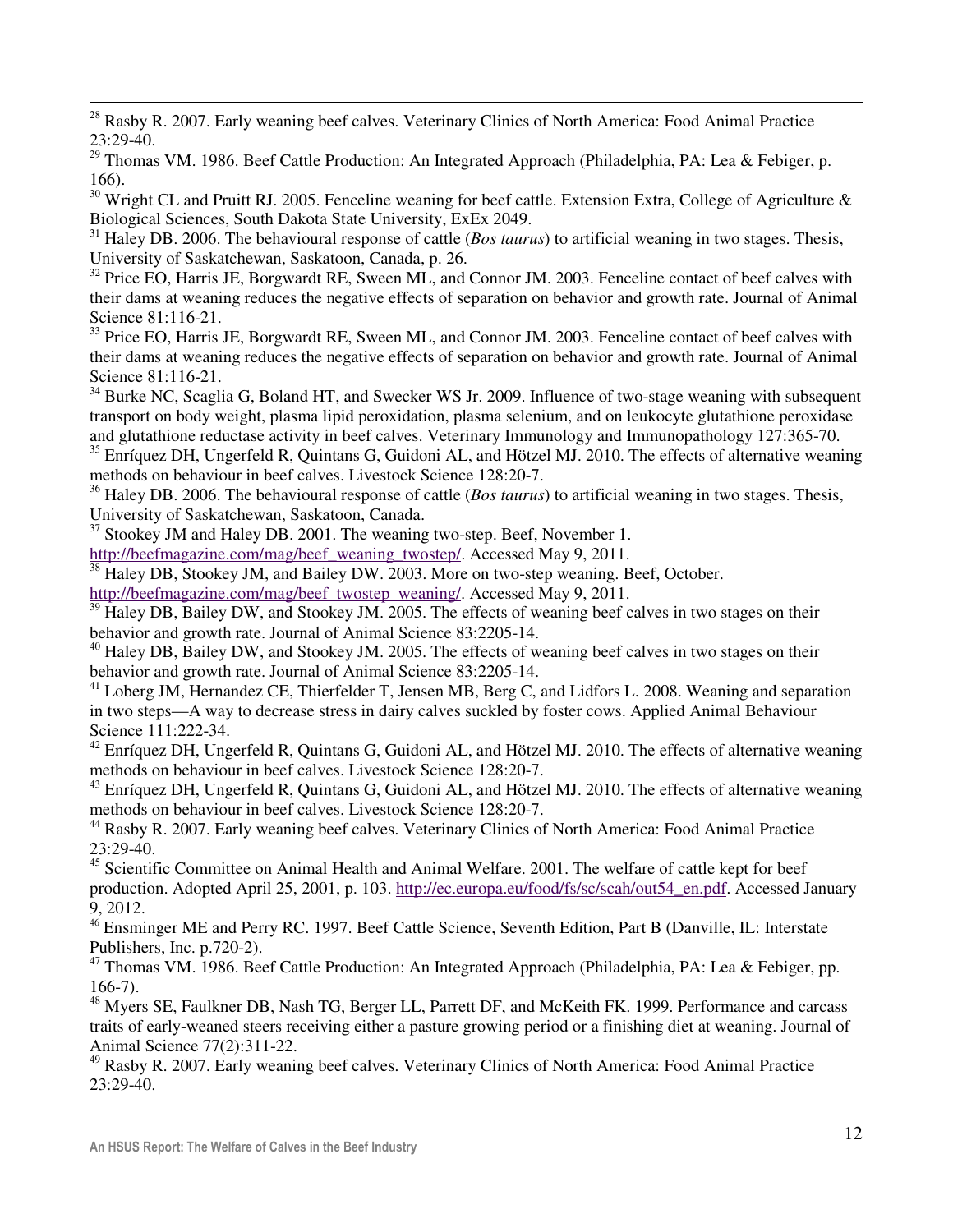<sup>50</sup> Lefcourt AM and Elsasser TH. 1995. Adrenal responses of Angus x Hereford cattle to the stress of weaning. Journal of Animal Science 73:2669-76.

<sup>51</sup> Solano J, Orihuela A, Galina CS, and Aguirre V. 2007. A note on behavioral responses to brief cow-calf separation and reunion in cattle (*Bos indicus*). Journal of Veterinary Behavior 2:10-4.

 $52$  Scientific Committee on Animal Health and Animal Welfare. 2001. The welfare of cattle kept for beef production. Adopted April 25, 2001, p. 102. http://ec.europa.eu/food/fs/sc/scah/out54\_en.pdf. Accessed January 9, 2012.

<sup>53</sup> Haley DB. 2006. The behavioural response of cattle (*Bos taurus*) to artificial weaning in two stages. Thesis, University of Saskatchewan, Saskatoon, Canada, pp. 20-1.

<sup>54</sup> Ensminger ME and Perry RC. 1997. Beef Cattle Science, Seventh Edition, Part B (Danville, IL: Interstate Publishers, Inc. p.727).

<sup>55</sup> Scientific Committee on Animal Health and Animal Welfare. 2001. The welfare of cattle kept for beef production. Adopted April 25, 2001, p. 51. http://ec.europa.eu/food/fs/sc/scah/out54\_en.pdf. Accessed January 9, 2012.

<sup>56</sup> Iggo A. 1985. Pain in Animals. Hume Memorial Lecture, 15 November 1984 (London, U.K.: Universities Federation for Animal Welfare).

<sup>57</sup> Mellor DJ, Cook CJ, and Stafford KJ. 2000. Quantifying some responses to pain as a stressor. In: Moberg GP and Mench JA (eds.), The Biology of Animal Stress (Wallingford, U.K.: CAB International, pp. 171-98).

<sup>58</sup> U.S. Department of Agriculture National Animal Health Monitoring System. 2008. Beef 2007-08. Part I: reference of beef cow-calf management practices in the United States, 2007-08, p. 37.

www.aphis.usda.gov/animal\_health/nahms/beefcowcalf/downloads/beef0708/Beef0708\_dr\_PartI\_rev.pdf. Accessed May 9, 2011.

<sup>59</sup> U.S. Department of Agriculture National Animal Health Monitoring System. 2008. Beef 2007-08. Part I: reference of beef cow-calf management practices in the United States, 2007-08, p. 33.

www.aphis.usda.gov/animal\_health/nahms/beefcowcalf/downloads/beef0708/Beef0708\_dr\_PartI\_rev.pdf. Accessed May 9, 2011.

<sup>60</sup> Thomas VM. 1986. Beef Cattle Production: An Integrated Approach (Philadelphia, PA: Lea & Febiger, pp. 154).

 $<sup>61</sup>$  Mellor D and Stafford K. 1999. Assessing and minimizing the distress caused by painful husbandry</sup> procedures in ruminants. In Practice 21(8):436-46.

 $62$  Goodrich R and Stricklin WR. 1997. Animal welfare issues: Beef. In: Reynnells RD and Eastwood BR, Animal Welfare Issues Compendium, U.S. Department of Agriculture website.

www.nalusda.gov/awic/pubs/97issues.htm. Accessed May 9, 2011.

 $\overline{a}$ 

 $\frac{63}{63}$  Scientific Committee on Animal Health and Animal Welfare. 2001. The welfare of cattle kept for beef production. Adopted April 25, 2001, p. 9. http://ec.europa.eu/food/fs/sc/scah/out54\_en.pdf. Accessed January 9, 2012.

<sup>64</sup>Coetzee JF, Nutsch AL, Barbur LA, and Bradburn RM. 2010. A survey of castration methods and associated livestock management practices performed by bovine veterinarians in the United States. BMC Veterinary Research 6:12. www.biomedcentral.com/1746-6148/6/12. Accessed May 9, 2011.

<sup>65</sup> Scientific Committee on Animal Health and Animal Welfare. 2001. The welfare of cattle kept for beef production. Adopted April 25, 2001, p. 75. http://ec.europa.eu/food/fs/sc/scah/out54\_en.pdf. Accessed January 9, 2012.

<sup>66</sup> Goodrich R and Stricklin WR. 1997. Animal welfare issues: Beef. In: Reynnells RD and Eastwood BR, Animal Welfare Issues Compendium, U.S. Department of Agriculture website. www.nalusda.gov/awic/pubs/97issues.htm. Accessed May 9, 2011.

 $\overline{67}$  American Veterinary Medical Association. 2011. Backgrounder: welfare implications of castration of cattle. www.avma.org/reference/backgrounders/castration\_cattle\_bgnd.asp. Accessed January 16, 2012, 2011.

<sup>68</sup> Seideman SC, Cross HR, Oltjen RR, and Schanbacher BD. 1982. Utilization of the intact male for red meat production: a review. Journal of Animal Science 55:826-40.

 $69$  U.S. Department of Agriculture National Animal Health Monitoring System. 2008. Beef 2007-08. Part I: reference of beef cow-calf management practices in the United States, 2007-08, p. 39.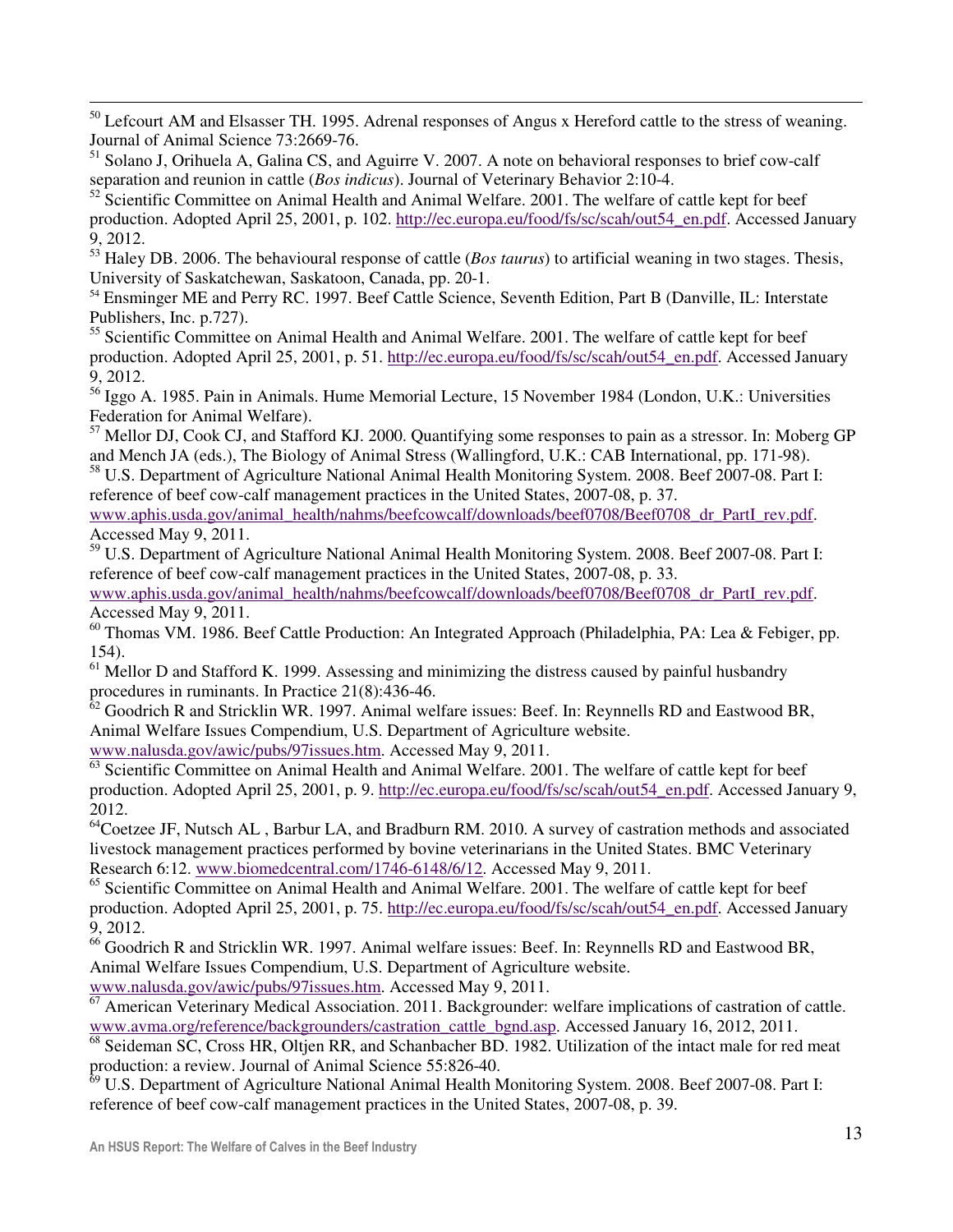$\overline{a}$ www.aphis.usda.gov/animal\_health/nahms/beefcowcalf/downloads/beef0708/Beef0708\_dr\_PartI\_rev.pdf.

Accessed May 9, 2011.

<sup>70</sup> González LA, Schwartzkopf-Genswein KS, Caulkett NA et al. 2010. Pain mitigation after band castration of beef calves and its effects on performance, behavior, *Escherichia coli*, and salivary cortisol. Journal of Animal Science 88(2):802-10.

 $71$  Thomson DU and White BJ. 2006. Backgrounding beef cattle. Veterinary Clinics of North America: Food Animal Practice 22:373-98.

<sup>72</sup> Duff GC and Galyean ML. 2007. Recent advances in management of highly stressed, newly received feedlot cattle. Journal of Animal Science 85:823-40.

<sup>73</sup> Daniels TK, Bowman JGP, Sowell BF, Branine ME, and Hubbert ME. 2000. Effects of metaphylactic antibiotics on behavior of feedlot calves. The Professional Animal Scientist 16:247-53.

<sup>74</sup> Stafford KJ and Mellor DJ. 2005. The welfare significance of the castration of cattle: a review. New Zealand Veterinary Journal 53(5):271-8.

<sup>75</sup> Food and Agriculture Organization of the United Nations. 1994. Chapter 3: cattle, sheep, goats and buffalo. Unit 14: castration of ruminants. In: A manual for the primary animal health care worker.

www.fao.org/docrep/t0690e/t0690e05.htm#unit%2014:%20castration%20of%20ruminants. Accessed May 9, 2011.

<sup>76</sup> Anderson N. 2007. Castration of calves. Fact Sheet, Ministry of Agriculture, Food and Rural Affairs, Ontario, Canada.

<sup>77</sup> Robertson LS, Kent JE, and Molony V. 1994. Effect of different methods of castration on behaviour and plasma cortisol in calves of three ages. Research in Veterinary Science 56:8-17.

 $\frac{1}{28}$  Dinniss AS, Mellor DJ, Stafford KJ, Bruce RA, and Ward RN. 1997. Acute cortisol responses of lambs to castration using a rubber ring and/or a castration clamp with or without local anaesthetic. New Zealand Veterinary Journal 45:114-21.

 $79$  American Veterinary Medical Association. 2011. Welfare implications of castration of cattle.

www.avma.org/reference/backgrounders/castration\_cattle\_bgnd.asp. Accessed January 16, 2012.

80 Anderson N. 2007. Castration of calves. Fact Sheet, Ministry of Agriculture, Food and Rural Affairs, Ontario, Canada.

<sup>81</sup> Stafford KJ and Mellor DJ. 2005. The welfare significance of the castration of cattle: a review. New Zealand Veterinary Journal 53(5):271-8.

<sup>82</sup> Food and Agriculture Organization of the United Nations. 1994. Chapter 3: cattle, sheep, goats and buffalo. Unit 14: castration of ruminants. In: A manual for the primary animal health care worker.

www.fao.org/docrep/t0690e/t0690e05.htm#unit%2014:%20castration%20of%20ruminants. Accessed May 9, 2011.

83 Anderson N. 2007. Castration of calves. Fact Sheet, Ministry of Agriculture, Food and Rural Affairs, Ontario, Canada.

<sup>84</sup> Stafford KJ and Mellor DJ. 2005. The welfare significance of the castration of cattle: a review. New Zealand Veterinary Journal 53(5):271-8.

<sup>85</sup> Scientific Committee on Animal Health and Animal Welfare. 2001. The welfare of cattle kept for beef production. Adopted April 25, 2001, p. 76. http://ec.europa.eu/food/fs/sc/scah/out54\_en.pdf. Accessed January 9, 2012.

86 González LA, Schwartzkopf-Genswein KS, Caulkett NA et al. 2010. Pain mitigation after band castration of beef calves and its effects on performance, behavior, *Escherichia coli*, and salivary cortisol. Journal of Animal Science 88(2):802-10.

<sup>87</sup> U.S. Department of Agriculture National Animal Health Monitoring System. 2008. Beef 2007-08. Part I: Reference of beef cow-calf management practices in the United States, 2007-08, p.40.

www.aphis.usda.gov/animal\_health/nahms/beefcowcalf/downloads/beef0708/Beef0708\_dr\_PartI\_rev.pdf. Accessed May 9, 2011.

<sup>88</sup> Stafford KJ and Mellor DJ. 2005. The welfare significance of the castration of cattle: a review. New Zealand Veterinary Journal 53(5):271-8.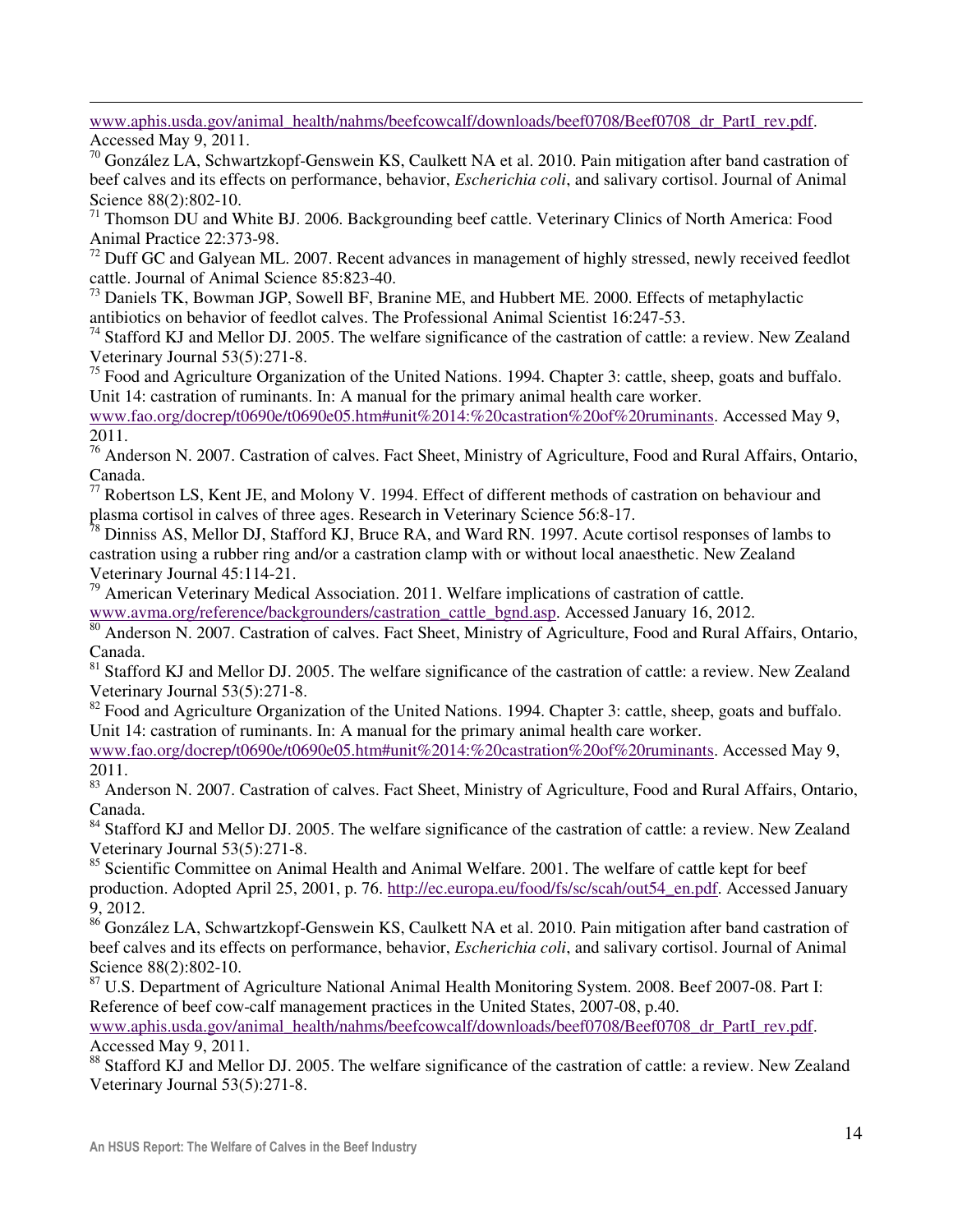<sup>89</sup> Stafford KJ, Mellor DJ, Todd SE, Bruce RA, and Ward RN. 2002. Effects of local anaesthesia or local anaesthesia plus a non-steroidal anti-inflammatory drug on the acute cortisol response of calves to five different methods of castration. Research in Veterinary Science 73(1):61-70.

<sup>90</sup> Thüer S, Mellema S, Doherr MG, Wechsler B, Nuss K, and Steiner A. 2007. Effect of local anaesthesia on short- and long-term pain induced by two bloodless castration methods in calves. The Veterinary Journal 173: 333-42.

91 Stafford KJ, Mellor DJ, Todd SE, Bruce RA, and Ward RN. 2002. Effects of local anaesthesia or local anaesthesia plus a non-steroidal anti-inflammatory drug on the acute cortisol response of calves to five different methods of castration. Research in Veterinary Science 73(1):61-70.

 $92$  Thüer S, Mellema S, Doherr MG, Wechsler B, Nuss K, and Steiner A. 2007. Effect of local anaesthesia on short- and long-term pain induced by two bloodless castration methods in calves. The Veterinary Journal 173: 333-42.

93 Scientific Committee on Animal Health and Animal Welfare. 2001. The welfare of cattle kept for beef production. Adopted April 25, 2001, p. 76. http://ec.europa.eu/food/fs/sc/scah/out54\_en.pdf. Accessed January 9, 2012.

<sup>94</sup> Stafford KJ, Mellor DJ, Todd SE, Bruce RA, and Ward RN. 2002. Effects of local anaesthesia or local anaesthesia plus a non-steroidal anti-inflammatory drug on the acute cortisol response of calves to five different methods of castration. Research in Veterinary Science 73(1):61-70.

<sup>95</sup> Molony V, Kent JE, and Robertson IS. 1995. Assessment of acute and chronic pain after different methods of castration of calves. Applied Animal Behaviour Science 46:33-48.

<sup>96</sup> American Veterinary Medical Association. 2008. Policy on castration and dehorning of cattle. www.avma.org/issues/policy/animal\_welfare/dehorning\_cattle.asp. Accessed May 10, 2011.

Stafford K. 2007. Alleviating the pain caused by the castration of cattle. The Veterinary Journal 173:245-7.

<sup>98</sup> Stafford KJ and Mellor DJ. 2005. The welfare significance of the castration of cattle: a review. New Zealand Veterinary Journal 53(5):271-8.

<sup>99</sup> Stafford KJ and Mellor DJ. 2005. The welfare significance of the castration of cattle: a review. New Zealand Veterinary Journal 53(5):271-8.

<sup>100</sup> Stafford KJ and Mellor DJ. 2005. The welfare significance of the castration of cattle: a review. New Zealand Veterinary Journal 53(5):271-8.

<sup>101</sup> Molony V, Kent JE, and Robertson IS. 1995. Assessment of acute and chronic pain after different methods of castration of calves. Applied Animal Behaviour Science 46:33-48.

<sup>102</sup> Friend TH. 1990. Teaching animal welfare in the land grant universities. Journal of Animal Science 68:3462-7.

<sup>103</sup> Stafford KJ and Mellor DJ. 2005. The welfare significance of the castration of cattle: a review. New Zealand Veterinary Journal 53(5):271-8.

<sup>104</sup> Stafford KJ and Mellor DJ. 2005. The welfare significance of the castration of cattle: a review. New Zealand Veterinary Journal 53(5):271-8.

<sup>105</sup> Boesch D, Steiner A, Gygax L and Stauffacher M. 2008. Burdizzo castration of calves less than 1-week old with and without local anaesthesia: Short-term behavioural responses and plasma cortisol levels. Applied Animal Behaviour Science 114:330-45.

<sup>106</sup> Stafford KJ and Mellor DJ. 2005. The welfare significance of the castration of cattle: a review. New Zealand Veterinary Journal 53(5):271-8.

<sup>107</sup> González LA, Schwartzkopf-Genswein KS, Caulkett NA, et al. 2010. Pain mitigation after band castration of beef calves and its effects on performance, behavior, *Escherichia coli*, and salivary cortisol. Journal of Animal Science 88(2):802-10.

<sup>108</sup> Coetzee JF, Edwards LN, Mosher RA, et al. 2011. Effect of oral meloxicam on health and performance of beef steers relative to bulls castrated upon arrival at the feedlot. Journal of Animal Science doi: 10.2527/jas.2011-4068.

 $109$  Prayaga KC. 2007. Genetic options to replace dehorning in beef cattle—a review. Australian Journal of Agricultural Research 58:1-8.

 $\overline{a}$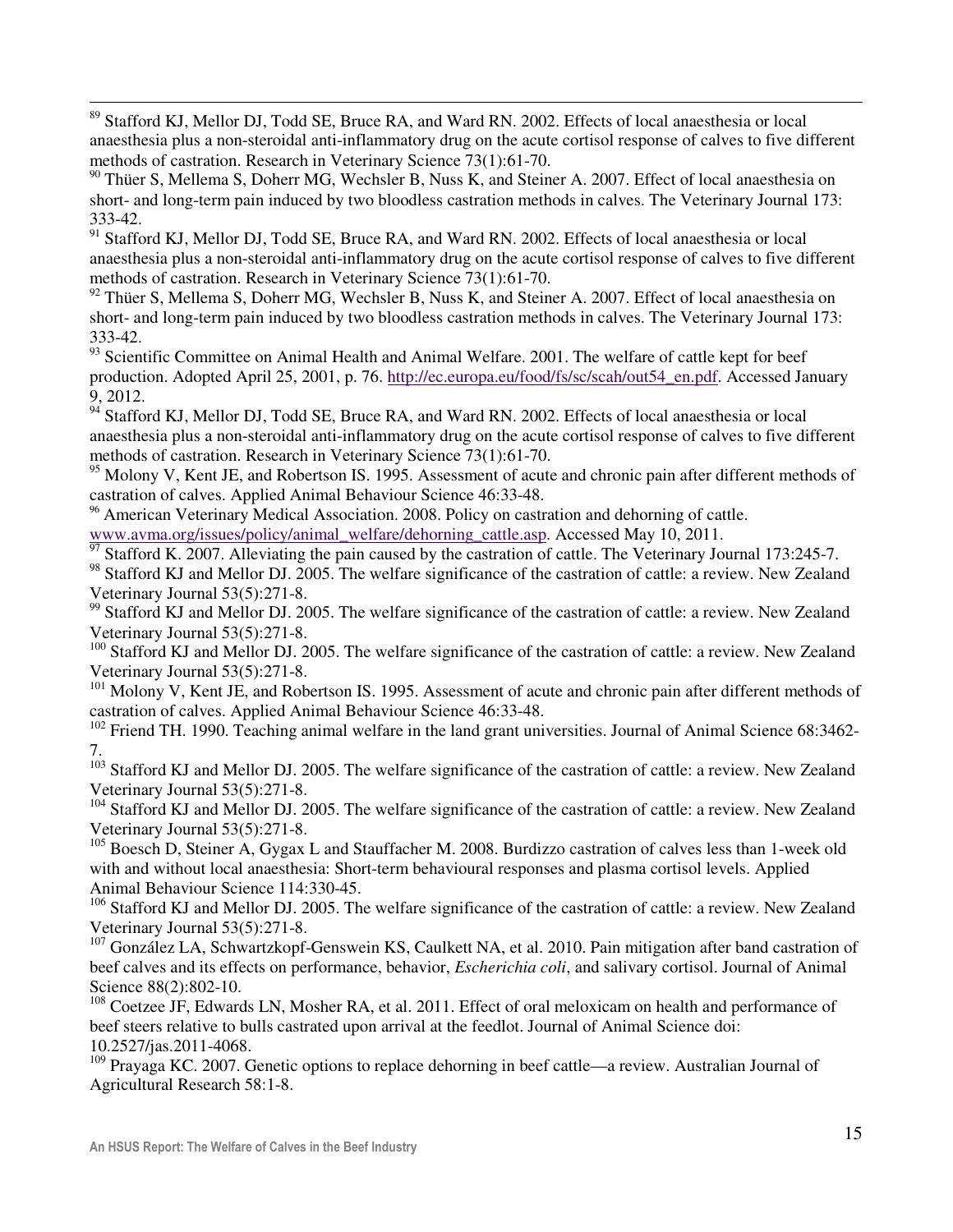$110$  Goonewardene LA, Pang H, Berg RT, and Price MA. 1999. A comparison of reproductive and growth traits of horned and polled cattle in three synthetic beef lines. Canadian Journal of Animal Science 79:123-7.

<sup>111</sup> Goonewardene LA, Pang H, Berg RT, and Price MA. 1999. A comparison of reproductive and growth traits of horned and polled cattle in three synthetic beef lines. Canadian Journal of Animal Science 79:123-7.

<sup>112</sup> Graf B and Senn M. 1999. Behavioural and physiological responses of calves to dehorning by heat

cauterization with or without local anaesthesia. Applied Animal Behaviour Science 62:153-71.

<sup>113</sup> Rollin BE. 1995. Farm Animal Welfare: Social, Bioethical, and Research Issues (Ames, IA: Iowa State University Press, p. 64).

<sup>114</sup> Stookey JM and Watts JM. 2004. Production practices and well-being: beef cattle. In: Benson GJ and Rollin BE (eds.), The Well-Being of Farm Animals: Challenges and Solutions (Ames, IA: Blackwell Publishing, pp. 189-90).

<sup>115</sup> Stafford KJ and Mellor DJ. 2005. Dehorning and disbudding distress and its alleviation in calves. The Veterinary Journal 169:337-49.

<sup>116</sup> Stookey JM. 2000. How are you dehorning your cattle?

http://www1.agric.gov.ab.ca/\$department/deptdocs.nsf/all/beef4006. Accessed May 9, 2011.

<sup>117</sup> Rollin BE. 1995. Farm Animal Welfare: Social, Bioethical, and Research Issues (Ames, IA: Iowa State University Press, p. 65).

<sup>118</sup> Stafford KJ and Mellor DJ. 2005. Dehorning and disbudding distress and its alleviation in calves. The Veterinary Journal 169:337-49.

<sup>119</sup> American Veterinary Medical Association. 2011. Welfare implications of the dehorning and disbudding of cattle, p. 1. www.avma.org/reference/backgrounders/dehorning\_cattle\_bgnd.pdf. Accessed January 16, 2012. <sup>120</sup> Irwin J and Walker B. 1998. NSW Department of Primary Industries, Dehorning cattle.

www.dpi.nsw.gov.au/agriculture/livestock/beef/husbandry/general/dehorning-cattle. Accessed May 9, 2011.

<sup>121</sup> American Veterinary Medical Association. 2010. Welfare implications of the dehorning and disbudding of cattle, p. 1. www.avma.org/reference/backgrounders/dehorning\_cattle\_bgnd.pdf. Accessed May 9, 2011. <sup>122</sup> Stafford KJ and Mellor DJ. 2005. Dehorning and disbudding distress and its alleviation in calves. The

Veterinary Journal 169:337-49.

 $\overline{a}$ 

<sup>123</sup> U.S. Department of Agriculture National Animal Health Monitoring System. 2008. Beef 2007-08, Part I: reference of beef cow-calf management practices in the United States, 2007-08, p. 35.

www.aphis.usda.gov/animal\_health/nahms/beefcowcalf/downloads/beef0708/Beef0708\_dr\_PartI\_rev.pdf. Accessed May 9, 2011.

 $124$  U.S. Department of Agriculture National Animal Health Monitoring System. 2008. Beef 2007-08, Part I: reference of beef cow-calf management practices in the United States, 2007-08, p. 35.

www.aphis.usda.gov/animal\_health/nahms/beefcowcalf/downloads/beef0708/Beef0708\_dr\_PartI\_rev.pdf. Accessed May 9, 2011.

<sup>125</sup> U.S. Department of Agriculture National Animal Health Monitoring System. 2008. Beef 2007-08, Part I: reference of beef cow-calf management practices in the United States, 2007-08, p. 36.

www.aphis.usda.gov/animal\_health/nahms/beefcowcalf/downloads/beef0708/Beef0708\_dr\_PartI\_rev.pdf. Accessed May 9, 2011.

<sup>126</sup> Parsons C and Jensen S. 2006. Dehorning cattle. Western Beef Resource Committee, Cattle Producer's Library, Management Section CL750.

<sup>127</sup> Scientific Committee on Animal Health and Animal Welfare, European Commission. 2001. The welfare of cattle kept for beef production. Adopted April 25, 2001, p. 77. http://ec.europa.eu/food/fs/sc/scah/out54\_en.pdf. Accessed January 9, 2012.

<sup>128</sup> Parsons C and Jensen S. 2006. Dehorning cattle. Western Beef Resource Committee, Cattle Producer's Library, Management Section CL750.

<sup>129</sup> Weaver AD, St. Jean G, and Steiner A. 2005. Bovine Surgery and Lameness, 2nd Edition (Oxford, U.K.: Blackwell Publishing, pp. 54-60).

<sup>130</sup> McMeekan C, Stafford KJ, Mellor DJ, Bruce RA, Ward RN, and Gregory N. 1999. Effects of a local anaesthetic and a non-steroidal anti-inflammatory analgesic on the behavioural responses of calves to dehorning. New Zealand Veterinary Journal 47:92-6.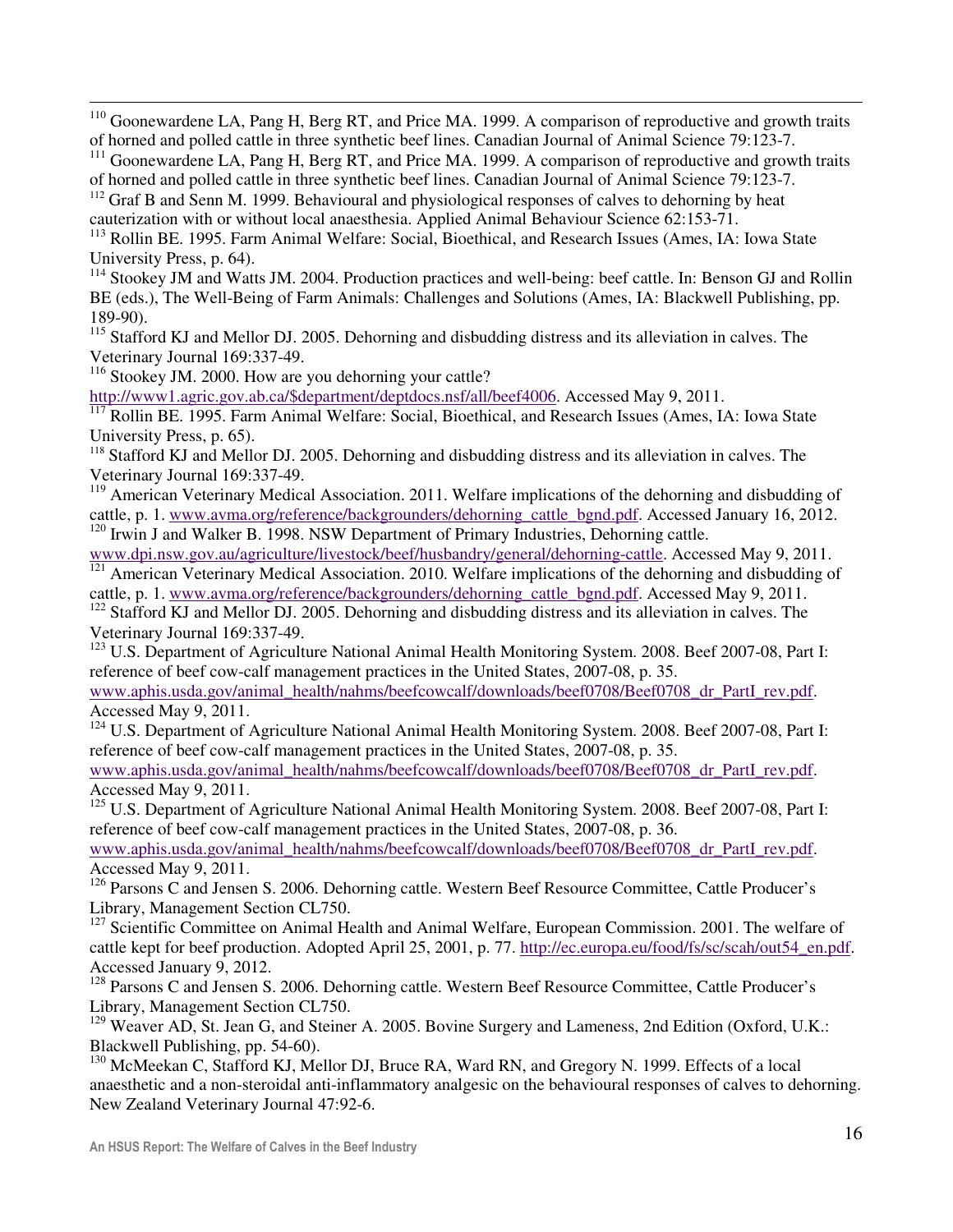$\overline{a}$ <sup>131</sup> Stafford KJ and Mellor DJ. 2005. Dehorning and disbudding distress and its alleviation in calves. The Veterinary Journal 169:337-49.

<sup>132</sup> Parsons C and Jensen S. 2006. Dehorning cattle. Western Beef Resource Committee, Cattle Producer's Library, Management Section CL750.

<sup>133</sup> Morisse JP, Cotte JP, and Huonnic D. 1995. Effect of dehorning on behaviour and plasma cortisol responses in young calves. Applied Animal Behaviour Science 43(4):239-47.

<sup>134</sup> Vickers KJ, Niel L, Kiehlbauch LM, and Weary DM. 2005. Calf response to caustic paste and hot-iron dehorning using sedation with and without local anesthetic. Journal of Dairy Science 88(4):1454-9.

<sup>135</sup> Stilwell G, Campos de Carvalho R, Lima MS, and Broom DM. 2009. Effect of caustic paste disbudding, using local anaesthesia with and without analgesia, on behaviour and cortisol of calves. Applied Animal Behaviour Science 116:35-44.

<sup>136</sup> Stafford KJ and Mellor DJ. 2005. Dehorning and disbudding distress and its alleviation in calves. The Veterinary Journal 169:337-49.

<sup>137</sup> Parsons C and Jensen S. 2006. Dehorning cattle. Western Beef Resource Committee, Cattle Producer's Library, Management Section CL750.

<sup>138</sup> Parsons C and Jensen S. 2006. Dehorning cattle. Western Beef Resource Committee, Cattle Producer's Library, Management Section CL750.

<sup>139</sup> Parsons C and Jensen S. 2006. Dehorning cattle. Western Beef Resource Committee, Cattle Producer's Library, Management Section CL750.

<sup>140</sup> Scientific Committee on Animal Health and Animal Welfare, European Commission. 2001. The welfare of cattle kept for beef production. Adopted April 25, 2001, p. 78. http://ec.europa.eu/food/fs/sc/scah/out54\_en.pdf. Accessed January 9, 2012.

<sup>141</sup> Stafford KJ and Mellor DJ. 2005. Dehorning and disbudding distress and its alleviation in calves. The Veterinary Journal 169:337-49.

<sup>142</sup> Faulkner PM and Weary DM. 2000. Reducing pain after dehorning in dairy calves. Journal of Dairy Science 83(9):2037-41.

<sup>143</sup> Graf B and Senn M. 1999. Behavioural and physiological responses of calves to dehorning by heat cauterization with or without local anaesthesia. Applied Animal Behaviour Science 62:153-71.

<sup>144</sup> Morisse JP, Cotte JP, and Huonnic D. 1995. Effect of dehorning on behaviour and plasma cortisol responses in young calves. Applied Animal Behaviour Science 43(4):239-47.

 $145$  Graf B and Senn M. 1999. Behavioural and physiological responses of calves to dehorning by heat cauterization with or without local anaesthesia. Applied Animal Behaviour Science 62:153-71.

<sup>146</sup> Grøndahl-Nielsen C, Simonsen HB, Lund JD, and Hesselholt M. 1999. Behavioural, endocrine and cardiac responses in young calves undergoing dehorning without and with use of sedation and analgesia. Veterinary Journal 158(1):14-20.

 $147$  European Food Safety Authority. 2006. Scientific report on the risks of poor welfare in intensive calf farming systems: An update of the Scientific Veterinary Committee report on the welfare of calves, p. 54.

www.efsa.europa.eu/EFSA/Scientific\_Opinion/ahaw\_report\_calveswelfare\_en1.pdf. Accessed May 9, 2011. <sup>148</sup> Scientific Committee on Animal Health and Animal Welfare, European Commission. 2001. The welfare of

cattle kept for beef production. Adopted April 25, 2001, pp. 78-9.

http://ec.europa.eu/food/fs/sc/scah/out54\_en.pdf. Accessed January 9, 2012.

 $\frac{149}{149}$  Farm Animal Welfare Council. 1997. Report on the welfare of dairy cattle: Disbudding and dehorning. www.fawc.org.uk/reports/dairycow/dcowr069.htm. Accessed January 18, 2012.

<sup>150</sup> European Food Safety Authority. 2006. Scientific report on the risks of poor welfare in intensive calf farming systems: An update of the Scientific Veterinary Committee report on the welfare of calves, p. 54.

www.efsa.europa.eu/EFSA/Scientific\_Opinion/ahaw\_report\_calveswelfare\_en1.pdf. Accessed May 9, 2011. <sup>151</sup> Stafford KJ and Mellor DJ. 2005. Dehorning and disbudding distress and its alleviation in calves. The

Veterinary Journal 169:337-49.

<sup>152</sup> Weaver AD, St. Jean G, and Steiner A. 2005. Bovine Surgery and Lameness, 2nd Edition (Oxford, U.K.: Blackwell Publishing, pp. 54-60).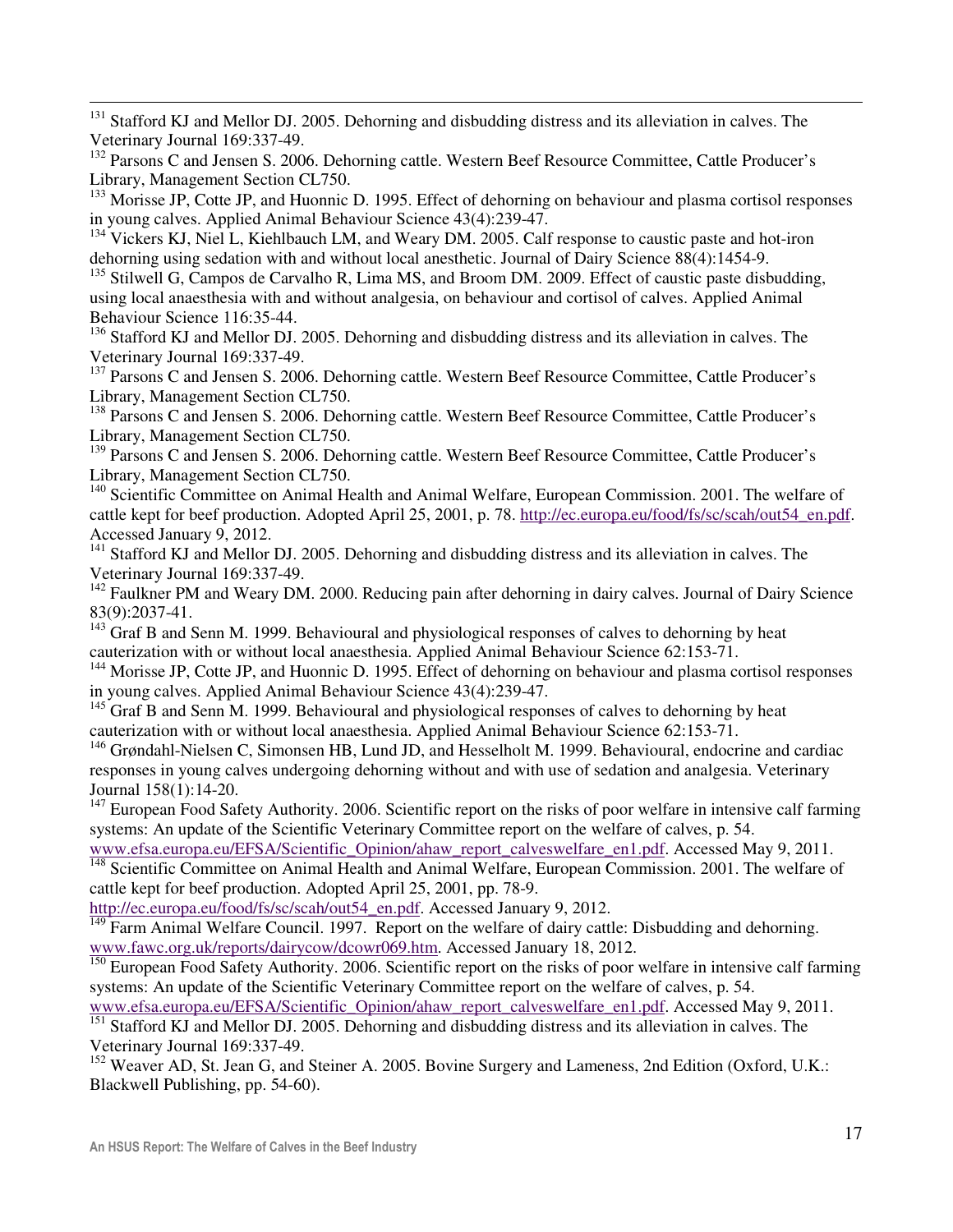$\overline{a}$ <sup>153</sup> Weaver AD, St. Jean G, and Steiner A. 2005. Bovine Surgery and Lameness, 2nd Edition (Oxford, U.K.: Blackwell Publishing, pp. 54-60).

<sup>154</sup> Parsons C and Jensen S. 2006. Dehorning cattle. Western Beef Resource Committee, Cattle Producer's Library, Management Section CL750.

<sup>155</sup> Scientific Committee on Animal Health and Animal Welfare, European Commission. 2001. The welfare of cattle kept for beef production. Adopted April 25, 2001, p. 78. http://ec.europa.eu/food/fs/sc/scah/out54\_en.pdf. Accessed January 9, 2012.

<sup>156</sup> Stafford KJ and Mellor DJ. 2005. Dehorning and disbudding distress and its alleviation in calves. The Veterinary Journal 169:337-49.

 $157$  Stafford KJ and Mellor DJ. 2011. Addressing the pain associated with disbudding and dehorning in Cattle. Applied Animal Behaviour Science 135:226-31.

<sup>158</sup> Sylvester SP, Stafford KJ, Mellor DJ, Bruce RA, and Ward RN. 2004. Behavioural responses of calves to amputation dehorning with and without local anaesthesia. Australian Veterinary Journal 82(11):679-700.

<sup>159</sup> Stafford KJ and Mellor DJ. 2005. Dehorning and disbudding distress and its alleviation in calves. The Veterinary Journal 169:337-49.

<sup>160</sup> Stafford KJ and Mellor DJ. 2011. Addressing the pain associated with disbudding and dehorning in Cattle. Applied Animal Behaviour Science 135:226-31.

<sup>161</sup> Scientific Committee on Animal Health and Animal Welfare, European Commission. 2001. The welfare of cattle kept for beef production. Adopted April 25, 2001, p. 78. http://ec.europa.eu/food/fs/sc/scah/out54\_en.pdf. Accessed January 9, 2012.

<sup>162</sup> Mellor D and Stafford K. 1999. Assessing and minimising the distress caused by painful husbandry procedures in ruminants. In Practice 21(8):436-46.

<sup>163</sup> Scientific Committee on Animal Health and Animal Welfare, European Commission. 2001. The welfare of cattle kept for beef production. Adopted April 25, 2001, p. 78. http://ec.europa.eu/food/fs/sc/scah/out54\_en.pdf. Accessed January 9, 2012.

<sup>164</sup> Mellor D and Stafford K. 1999. Assessing and minimising the distress caused by painful husbandry procedures in ruminants. In Practice 21(8):436-46.

<sup>165</sup> Mellor D and Stafford K. 1999. Assessing and minimising the distress caused by painful husbandry procedures in ruminants. In Practice 21(8):436-46.

<sup>166</sup> Sylvester SP, Mellor DJ, Stafford KJ, Bruce RA, and Ward RN. 1998. Acute cortisol responses of calves to scoop dehorning using local anaesthesia and/or cautery of the wound. Australian Veterinary Journal 76(2):118-22.

<sup>167</sup> McMeekan CM, Stafford KJ, Mellor DJ, Bruce RA, Ward RN, and Gregory NG. 1998. Effects of regional analgesia and/or a non-steroidal anti-inflammatory analgesic on the acute cortisol response to dehorning in calves. Research in Veterinary Science 64:147-50.

<sup>168</sup> Mellor D and Stafford K. 1999. Assessing and minimising the distress caused by painful husbandry procedures in ruminants. In Practice 21(8):436-46.

<sup>169</sup> Weaver AD, St. Jean G, and Steiner A. 2005. Bovine Surgery and Lameness, 2nd Edition (Oxford, U.K.: Blackwell Publishing, pp. 54-60).

<sup>170</sup> Parsons C and Jensen S. 2006. Dehorning cattle. Western Beef Resource Committee, Cattle Producer's Library, Management Section CL750.

<sup>171</sup> Farm Animal Welfare Council. 1997. Report on the welfare of dairy cattle: Disbudding and dehorning. www.fawc.org.uk/reports/dairycow/dcowr069.htm. Accessed May 9, 2011.

<sup>172</sup> European Food Safety Authority. 2006. Scientific report on the risks of poor welfare in intensive calf farming systems: An update of the Scientific Veterinary Committee report on the welfare of calves, p. 54.

www.efsa.europa.eu/EFSA/Scientific\_Opinion/ahaw\_report\_calveswelfare\_en1.pdf. Accessed May 9, 2011. <sup>173</sup> Stafford KJ and Mellor DJ. 2005. Dehorning and disbudding distress and its alleviation in calves. The Veterinary Journal 169:337-49.

<sup>174</sup> Prayaga KC. 2007. Genetic options to replace dehorning in beef cattle—a review. Australian Journal of Agricultural Research 58:1-8.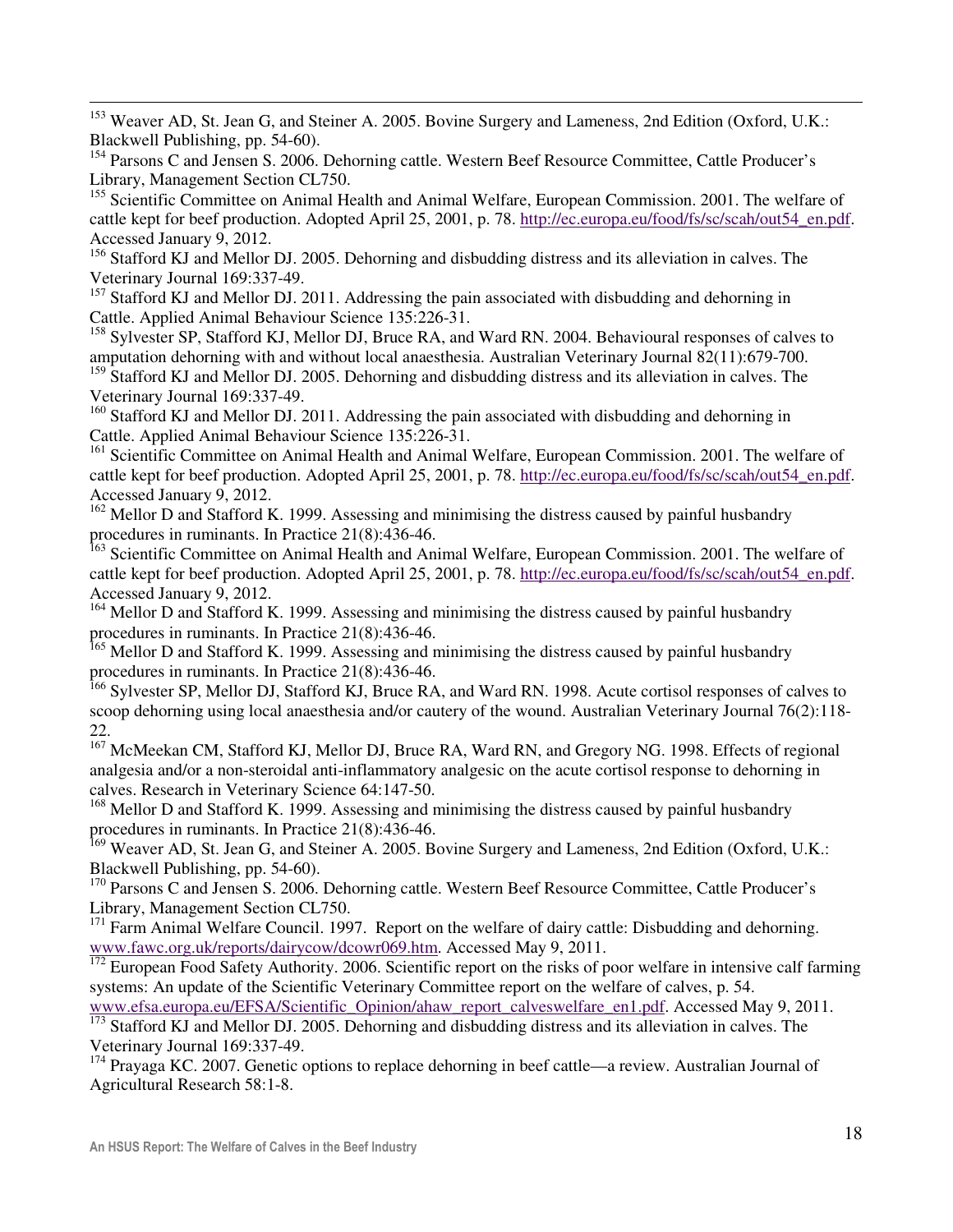$\overline{a}$ <sup>175</sup> Stafford KJ and Mellor DJ. 2005. Dehorning and disbudding distress and its alleviation in calves. The Veterinary Journal 169:337-49.

<sup>176</sup> Prayaga KC. 2007. Genetic options to replace dehorning in beef cattle—a review. Australian Journal of Agricultural Research 58:1-8.

Stafford KJ and Mellor DJ. 2005. Dehorning and disbudding distress and its alleviation in calves. The Veterinary Journal 169:337-49.

<sup>178</sup> Goodrich R and Stricklin WR. 1997. Animal welfare issues: Beef. In: Reynnells RD and Eastwood BR, Animal Welfare Issues Compendium. www.nalusda.gov/awic/pubs/97issues.htm. Accessed May 9, 2011.  $179$  Stafford KJ and Mellor DJ. 2005. Dehorning and disbudding distress and its alleviation in calves. The Veterinary Journal 169:337-49.

<sup>180</sup> Stookey JM and Watts JM. 2004. Production practices and well-being: beef cattle. In: Benson GJ and Rollin BE (eds.), The Well-Being of Farm Animals: Challenges and Solutions (Ames, IA: Blackwell Publishing, pp. 185-205).

<sup>181</sup> U.S. Department of Agriculture National Animal Health Monitoring System. 2009. Beef 2007-08. Part III: changes in the U.S. beef cow-calf industry, 1993-2008.

www.aphis.usda.gov/animal\_health/nahms/beefcowcalf/downloads/beef0708/Beef0708\_dr\_PartIII.pdf. Accessed May 9, 2011.

<sup>182</sup> Prayaga KC. 2007. Genetic options to replace dehorning in beef cattle-a review. Australian Journal of Agricultural Research 58:1-8.

Stafford KJ and Mellor DJ. 2005. Dehorning and disbudding distress and its alleviation in calves. The Veterinary Journal 169:337-49.

<sup>184</sup> Goonewardene LA, Pang H, Berg RT, and Price MA. 1999. A comparison of reproductive and growth traits of horned and polled cattle in three synthetic beef lines. Canadian Journal of Animal Science 79:123-7.

<sup>185</sup> Stookey JM and Watts JM. 2004. Production practices and well-being: beef cattle. In: Benson GJ and Rollin BE (eds.), The Well-Being of Farm Animals: Challenges and Solutions (Ames, IA: Blackwell Publishing, pp. 185-205).

<sup>186</sup> Stafford KJ and Mellor DJ. 2005. Dehorning and disbudding distress and its alleviation in calves. The Veterinary Journal 169:337-49.

<sup>187</sup> Stookey JM. 2007. How are you dehorning your cattle?

www1.agric.gov.ab.ca/\$department/deptdocs.nsf/all/beef4006. Accessed May 9, 2011.

<sup>188</sup> Goodrich R and Stricklin WR. 1997. Animal welfare issues: Beef. In: Reynnells RD and Eastwood BR, Animal Welfare Issues Compendium, U.S. Department of Agriculture website.

www.nalusda.gov/awic/pubs/97issues.htm. Accessed May 9, 2011.

<sup>189</sup> Lay DC, Friend TH, Grissom KK, Bowers CL, and Mal ME. 1992. Effects of freeze or hot-iron branding of Angus calves on some physiological and behavioral indicators of stress. Applied Animal Behaviour Science 33:137-47.

<sup>190</sup> Lay DC, Friend TH, Bowers CL, Grissom KK, and Jenkins OC. 1992. A comparative physiological and behavioral study of freeze and hot-iron branding using dairy cows. Journal of Animal Science 70:1121-5.

<sup>191</sup> Thomas VM. 1986. Beef Cattle Production: An Integrated Approach (Philadelphia, PA: Lea & Febiger, p. 46).

 $192$ <sup>192</sup> Lay DC, Friend TH, Bowers CL, Grissom KK, and Jenkins OC. 1992. A comparative physiological and behavioral study of freeze and hot-iron branding using dairy cows. Journal of Animal Science 70:1121-5.

<sup>193</sup> Lay DC, Friend TH, Grissom KK, Bowers CL, and Mal ME. 1992. Effects of freeze or hot-iron branding of Angus calves on some physiological and behavioral indicators of stress. Applied Animal Behaviour Science 33:137-47.

 $194$  Lay DC, Friend TH, Grissom KK, Bowers CL, and Mal ME. 1992. Effects of freeze or hot-iron branding of Angus calves on some physiological and behavioral indicators of stress. Applied Animal Behaviour Science 33:137-47.

<sup>195</sup> Thomas VM. 1986. Beef Cattle Production: An Integrated Approach (Philadelphia, PA: Lea & Febiger, pp. 47-8).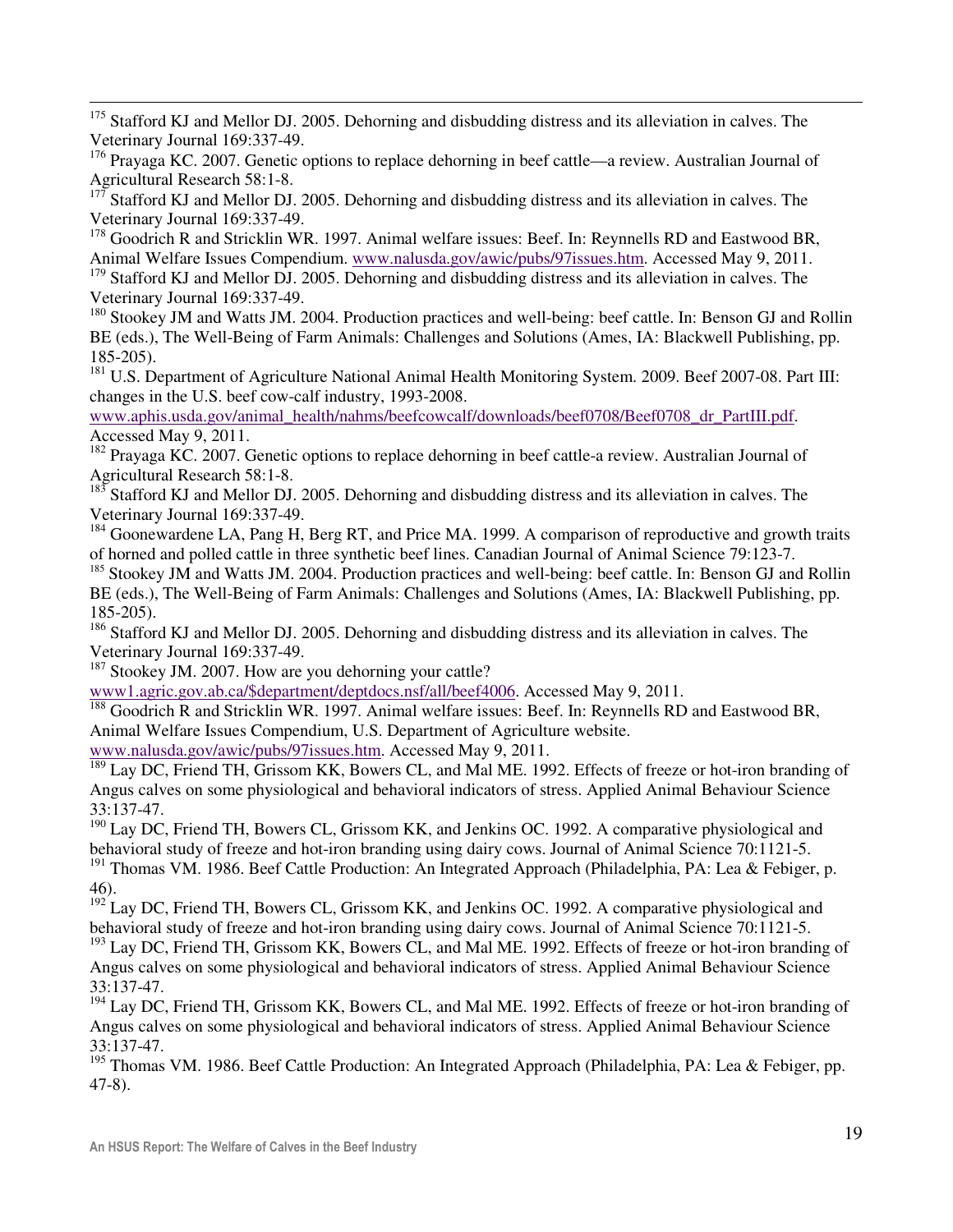<sup>196</sup> U.S. Department of Agriculture National Animal Health Monitoring Sysstem. 2008. Beef 2007-08. Part I: Reference of beef cow-calf management practices in the United States, 2007-08.

www.aphis.usda.gov/animal\_health/nahms/beefcowcalf/downloads/beef0708/Beef0708\_dr\_PartI\_rev.pdf. Accessed May 9, 2011.

<sup>197</sup> Lay DC, Friend TH, Randel RD, Bowers CL, Grissom KK, and Jenkins OC. 1992. Behavioral and physiological effects of freeze or hot-iron branding on crossbred cattle. Journal of Animal Science 70:330-6.

<sup>198</sup> Lay DC, Friend TH, Bowers CL, Grissom KK, and Jenkins OC. 1992. A comparative physiological and behavioral study of freeze and hot-iron branding using dairy cows. Journal of Animal Science 70:1121-5. <sup>199</sup> Lay DC, Friend TH, Grissom KK, Bowers CL, and Mal ME. 1992. Effects of freeze or hot-iron branding of

Angus calves on some physiological and behavioral indicators of stress. Applied Animal Behaviour Science 33:137-47.

<sup>200</sup> Schwartzkopf-Genswein KS, Stookey JM, and Welford R. 1997. Behavior of cattle during hot-iron and freeze branding and the effects on subsequent handling ease. Journal of Animal Science 75:2064-72.

<sup>201</sup> Lay DC, Friend TH, Grissom KK, Bowers CL, and Mal ME. 1992. Effects of freeze or hot-iron branding of Angus calves on some physiological and behavioral indicators of stress. Applied Animal Behaviour Science 33:137-47.

<sup>202</sup> Schwartzkopf-Genswein KS, Stookey JM, and Welford R. 1997. Behavior of cattle during hot-iron and freeze branding and the effects on subsequent handling ease. Journal of Animal Science 75:2064-72.

<sup>203</sup> Lay DC, Friend TH, Bowers CL, Grissom KK, and Jenkins OC. 1992. A comparative physiological and behavioral study of freeze and hot-iron branding using dairy cows. Journal of Animal Science 70:1121-5.

<sup>204</sup> Lay DC, Friend TH, Grissom KK, Bowers CL, and Mal ME. 1992. Effects of freeze or hot-iron branding of Angus calves on some physiological and behavioral indicators of stress. Applied Animal Behaviour Science 33:137-47.

<sup>205</sup> Lay DC, Friend TH, Bowers CL, Grissom KK, and Jenkins OC. 1992. A comparative physiological and behavioral study of freeze and hot-iron branding using dairy cows. Journal of Animal Science 70:1121-5.

<sup>206</sup> Lay DC, Friend TH, Grissom KK, Bowers CL, and Mal ME. 1992. Effects of freeze or hot-iron branding of Angus calves on some physiological and behavioral indicators of stress. Applied Animal Behaviour Science 33:137-47.

<sup>207</sup> Schwartzkopf-Genswein KS, Stookey JM, and Welford R. 1997. Behavior of cattle during hot-iron and freeze branding and the effects on subsequent handling ease. Journal of Animal Science 75:2064-72.

<sup>208</sup> Scientific Committee on Animal Health and Animal Welfare. 2001. The welfare of cattle kept for beef production. Adopted April 25, 2001, p. 11. http://ec.europa.eu/food/fs/sc/scah/out54\_en.pdf. Accessed January 9, 2012.

<sup>209</sup> Puchalski M and Hummel P. 2002. The reality of neonatal pain. Advances in Neonatal Care 2(5):233-47. <sup>210</sup> Scientific Committee on Animal Health and Animal Welfare. 2001. The welfare of cattle kept for beef production. Adopted April 25, 2001, p. 11. http://ec.europa.eu/food/fs/sc/scah/out54\_en.pdf. Accessed January 9, 2012, citing: Fitzgerald M. 2001. In: Soulsby L and Morton DB (eds), FRAME/RSM conference on: Pain: Nature and management in man and animals (London, UK).

<sup>211</sup> Puchalski M and Hummel P. 2002. The reality of neonatal pain. Advances in Neonatal Care  $2(5)$ :233-47. <sup>212</sup> Walker SM, Tochiki KK, and Fitzgerald M. 2009. Hindpaw incision in early life increases the hyperalgesic response to repeat surgical injury: critical period and dependence on initial afferent activity. Pain 147:99-106.

<sup>213</sup> Benson GJ. 2004. Pain in farm animals: nature, recognition, and management. In: Benson GJ and Rollin BE (eds.), The Well-Being of Farm Animals: Challenges and Solutions (Ames, IA: Blackwell Publishing, pp. 61- 84).

 $^{214}$  Boesch D, Steiner A, Gygax L, and Stauffacher M. 2008. Burdizzo castration of calves less than 1-week old with and without local anaesthesia: Short-term behavioural responses and plasma cortisol levels. Applied Animal Behaviour Science 114:330-45.

<sup>215</sup> Scientific Committee on Animal Health and Animal Welfare. 2001. The welfare of cattle kept for beef production. Adopted April 25, 2001, p. 11. http://ec.europa.eu/food/fs/sc/scah/out54\_en.pdf. Accessed January 9, 2012.

 $\overline{a}$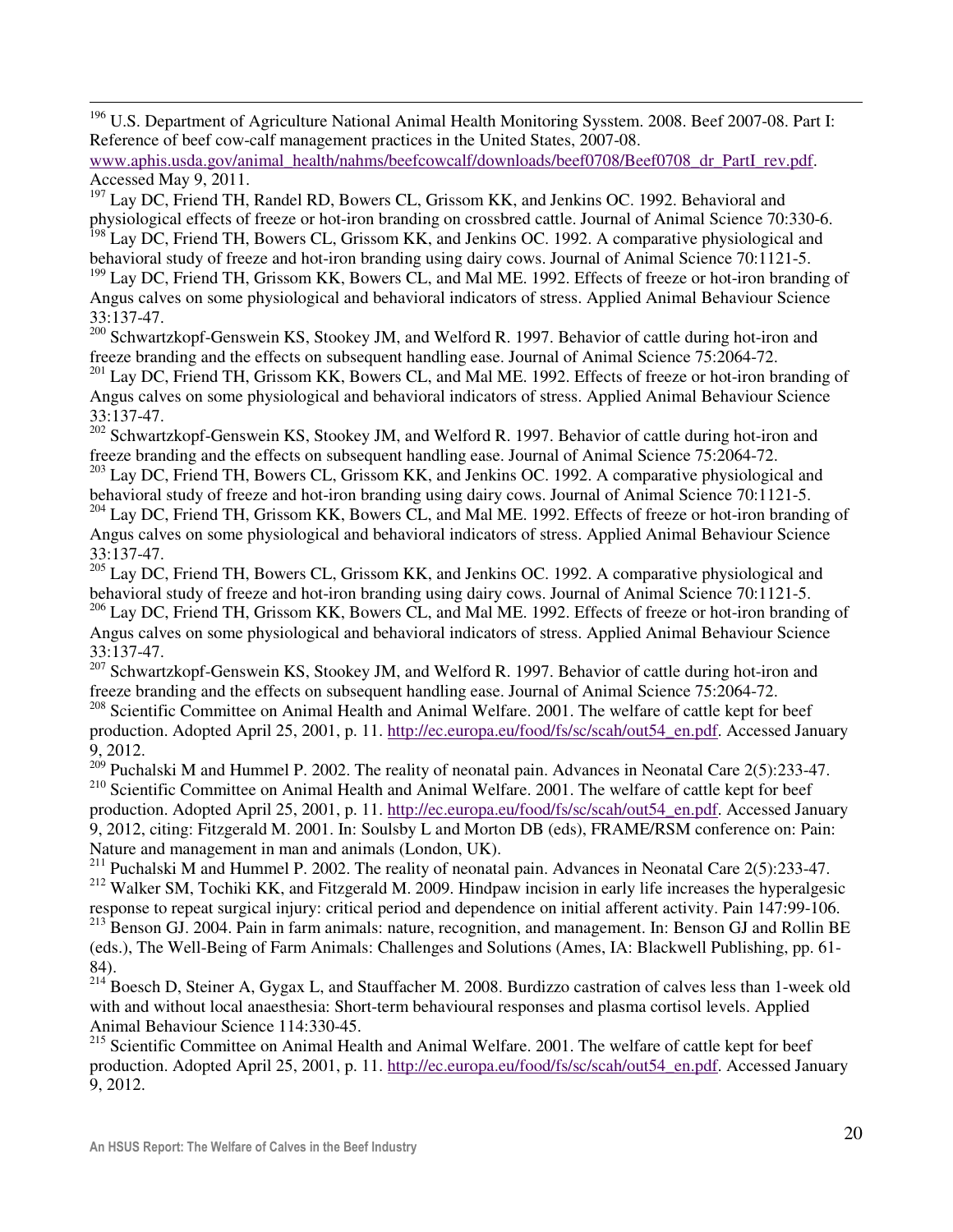$\overline{a}$  $216$  Mellor D and Stafford K. 1999. Assessing and minimizing the distress caused by painful husbandry procedures in ruminants. In Practice 21(8):436-46.

<sup>217</sup> Boesch D, Steiner A, Gygax L, and Stauffacher M. 2008. Burdizzo castration of calves less than 1-week old with and without local anaesthesia: Short-term behavioural responses and plasma cortisol levels. Applied Animal Behaviour Science 114:330-45.

<sup>218</sup> Scientific Committee on Animal Health and Animal Welfare. 2001. The welfare of cattle kept for beef production. Adopted April 25, 2001, p. 115. http://ec.europa.eu/food/fs/sc/scah/out54\_en.pdf. Accessed January 12, 2012.

 $^{219}$  Mellor D and Stafford K. 1999. Assessing and minimizing the distress caused by painful husbandry procedures in ruminants. In Practice 21(8):436-46.

 $220$  Mellor D and Stafford K. 1999. Assessing and minimizing the distress caused by painful husbandry procedures in ruminants. In Practice 21(8):436-46.

<sup>221</sup> Scientific Committee on Animal Health and Animal Welfare. 2001. The welfare of cattle kept for beef production. Adopted April 25, 2001, p. 76. http://ec.europa.eu/food/fs/sc/scah/out54\_en.pdf. Accessed January 9, 2012.

 $222$  Stafford KJ and Mellor DJ. 2011. Addressing the pain associated with disbudding and dehorning in Cattle. Applied Animal Behaviour Science 135:226-31.

<sup>223</sup> Scientific Committee on Animal Health and Animal Welfare. 2001. The welfare of cattle kept for beef production. Adopted April 25, 2001, p. 9. http://ec.europa.eu/food/fs/sc/scah/out54\_en.pdf. Accessed January 9, 2012.

<sup>224</sup> Stafford KJ, Chambers JP, and Mellor DJ. 2006. The alleviation of pain in cattle: a review. CAB Reviews: Perspectives in Agriculture, Veterinary Science, Nutrition and Natural Resources 1(032):1-7

 $225$  U.S. Food and Drug Administration. 2008. Pain measurement techniques for food-producing animals could lead to pain control drugs. FDA Veterinarian Newsletter XXIII(VI).

www.fda.gov/AnimalVeterinary/NewsEvents/FDAVeterinarianNewsletter/ucm190729.htm. Accessed May 9, 2011.

<sup>226</sup> Coetzee H. How do we manage pain in cattle effectively? 82nd Western Veterinary Conference, V 539. <sup>227</sup> U.S. Food and Drug Administration. 2009. Extra-label use of FDA approved drugs in animals.

www.fda.gov/AnimalVeterinary/ResourcesforYou/FDAandtheVeterinarian/ucm077390.htm. Accessed May 9, 2011.

<sup>228</sup> Smith GW, Davis JL, Tell LA, Webb AI, and Riviere JE. 2008. Extralabel use of nonsteroidal antiinflammatory drugs in cattle. Journal of the American Veterinary Medical Association 232(5):697-701.

<sup>229</sup> Smith GW, Davis JL, Tell LA, Webb AI, and Riviere JE. 2008. Extralabel use of nonsteroidal anti-

inflammatory drugs in cattle. Journal of the American Veterinary Medical Association 232(5):697-701. <sup>230</sup> American Veterinary Medical Association. 2008. Policy on castration and dehorning of cattle.

www.avma.org/issues/policy/animal\_welfare/dehorning\_cattle.asp. Accessed May 10, 2011.

 $231$  Mellor D and Stafford K. 1999. Assessing and minimizing the distress caused by painful husbandry procedures in ruminants. In Practice 21(8):436-46.

 $^{232}$  Mellor D and Stafford K. 1999. Assessing and minimizing the distress caused by painful husbandry procedures in ruminants. In Practice 21(8):436-46.

<sup>233</sup> American Veterinary Medical Association. 2011. Welfare implications of the dehorning and disbudding of cattle. www.avma.org/reference/backgrounders/dehorning\_cattle\_bgnd.asp. Accessed January 16, 2012

<sup>234</sup> Scientific Committee on Animal Health and Animal Welfare. 2001. The welfare of cattle kept for beef production. Adopted April 25, 2001. http://ec.europa.eu/food/fs/sc/scah/out54\_en.pdf. Accessed January 9, 2012.

<sup>235</sup> Feuz DM and Umberger WJ. 2003. Beef cow-calf production. Veterinary Clinics of North America: Food Animal Practice 19:339-63.

236 Shields DA and Mathews KH. 2003. Interstate livestock movements. Electronic outlook report from the Economic Research Service, U.S. Department of Agriculture, p.4.

www.ers.usda.gov/publications/ldp/jun03/ldpm10801/ldpm10801.pdf. Accessed May 9, 2011.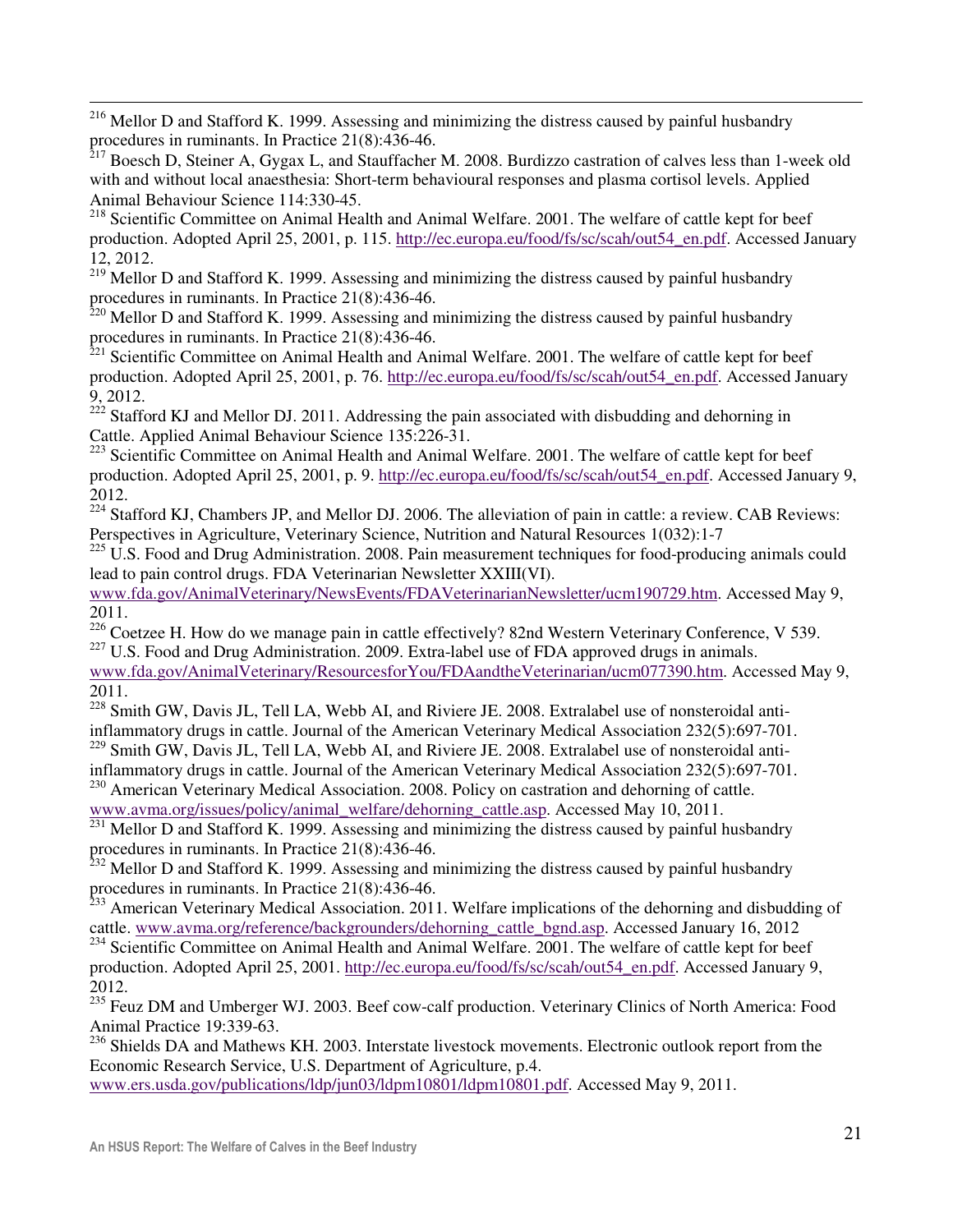<sup>237</sup> Shields DA and Mathews KH. 2003. Interstate livestock movements. U.S. Department of Agriculture, Electronic Outlook Report from the Economic Research Service.

```
www.ers.usda.gov/publications/ldp/jun03/ldpm10801/ldpm10801.pdf. Accessed May 9, 2011.
```
 $\overline{a}$ 

<sup>238</sup> U.S. Department of Agriculture Economic Research Service. 2003. Interstate Livestock Movements. www.ers.usda.gov/Data/InterstateLivestockMovements/. Accessed May 9, 2011.

<sup>239</sup> Swanson JC and Morrow-Tesch J. 2001. Cattle transport: historical, research, and future perspectives. Journal of Animal Science 79(Suppl. E):E102-9.

<sup>240</sup> U.S. Department of Agriculture National Animal Health Monitoring System. 2009. Beef 2007-08. Part II: Reference of Beef Cow-calf Management Practices in the United States, 2007–08, p. 110.

www.aphis.usda.gov/animal\_health/nahms/beefcowcalf/downloads/beef0708/Beef0708\_dr\_PartII.pdf. Accessed May 9, 2011.

<sup>241</sup> MacKenzie AM, Drennan M, Rowan TG, Dixon JB, and Carter SD. 1997. Effect of transportation and weaning on humoral immune responses of calves. Research in Veterinary Science 63:227-30.

 $242$  Trunkfield HR and Broom DM. 1990. The welfare of calves during handling and transport. Applied Animal Behaviour Science 28:135-52.

 $^{243}$  Carroll JA and Forsberg NE. 2007. Influence of stress and nutrition on cattle immunity. Veterinary Clinics of North America: Food Animal Practice 23:105-49.

<sup>244</sup> Swanson JC and Morrow-Tesch J. 2001. Cattle transport: historical, research, and future perspectives. Journal of Animal Science 79(Suppl. E):E102-9.

<sup>245</sup> Mackenzie AM, Drennan M, Rowan TG, Dixon JB, and Carter SD. 1997. Effect of transportation and weaning on humoral immune responses of calves. Research in Veterinary Science 63:227-30.

 $^{246}$  Trunkfield HR and Broom DM. 1990. The welfare of calves during handling and transport. Applied Animal Behaviour Science 28:135-52.

<sup>247</sup> Swanson JC and Morrow-Tesch J. 2001. Cattle transport: historical, research, and future perspectives. Journal of Animal Science 79(Suppl. E):E102-9.

<sup>248</sup> Fike K and Spire MF. 2006. Transportation of cattle. Veterinary Clinics of North America: Food Animal Practice 22:305-20.

 $249$  Knowles TG. 1999. A review of the road transport of cattle. The Veterinary Record 144:197-201.

<sup>250</sup> Fike K and Spire MF. 2006. Transportation of cattle. Veterinary Clinics of North America: Food Animal Practice 22:305-20.

<sup>251</sup> Odore R, D'Angelo A, Badino P, Bellino C, Pagliasso S, and Re G. 2004. Road transportation affects blood hormone levels and lymphocyte glucocorticoid and β-andrenergic receptor concentrations in calves. The Veterinary Journal 168:297-303.

<sup>252</sup> Kent JE and Ewbank R. 1986. The effect of road transportation on the blood constituents and behaviour of calves. III. Three months old. British Veterinary Journal 142:236-35.

<sup>253</sup> Kent JE and Ewbank R. 1983. The effect of road transportation on the blood constituents and behaviour of calves. I. Six months old. British Veterinary Journal 139:228-35.

<sup>254</sup> Trunkfield HR and Broom DM. 1990. The welfare of calves during handling and transport. Applied Animal Behaviour Science 28:135-52.

<sup>255</sup> Swanson JC and Morrow-Tesch J. 2001. Cattle transport: historical, research, and future perspectives. Journal of Animal Science 79(Suppl. E.):E102-9.

<sup>256</sup> Kent JR and Ewbank R. 1983. The effect of road transportation on the blood constituents and behaviour of calves. I. Six months old. British Veterinary Journal 139:228-35.

<sup>257</sup> Grandin T and Gallo C. 2007. Cattle Transport. In: Grandin T (ed.), Livestock Handling and Transport, 3rd Edition (Wallingford, U.K: CAB International, pp.134-54), citing: Gallo C, Espinoza MA, and Gasic J. 2001. Efectos del transporte por camión durante 36 horas con y sin período de descanso sobre el peso vivo y algunos aspectos de calidad de carne en bovinos. Archivos de Medicina Veterinaria 33(1):43-53.

 $258$  Carroll JA and Forsberg NE. 2007. Influence of stress and nutrition on cattle immunity. Veterinary Clinics of North America: Food Animal Practice 23:105-49.

<sup>259</sup> Mackenzie AM, Drennan M, Rowan TG, Dixon JB, and Carter SD. 1997. Effect of transportation and weaning on humoral immune responses of calves. Research in Veterinary Science 63:227-30.